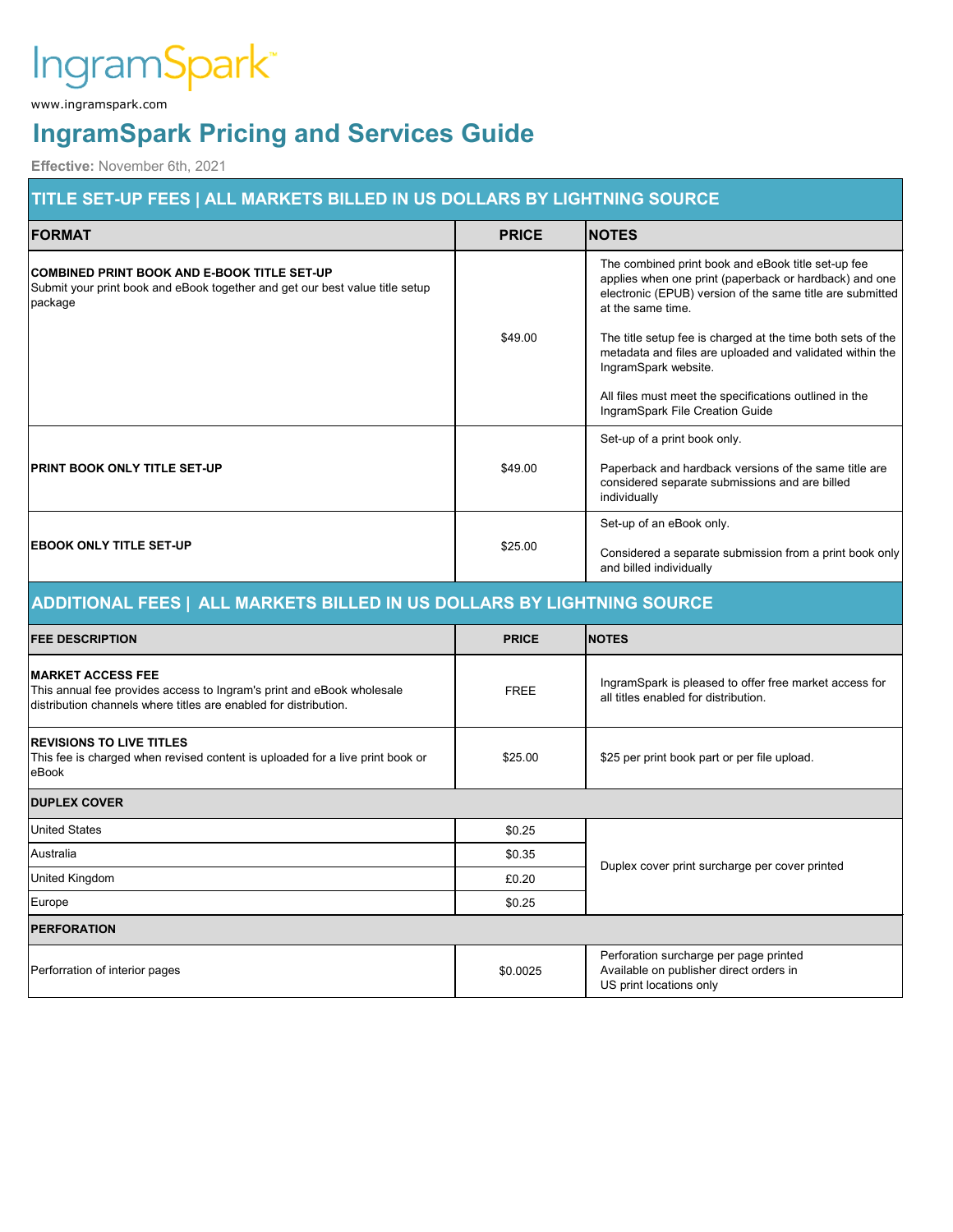#### **ORDER TYPES AND PRINT SERVICE LEVELS**

#### **PUBLISHER DIRECT ORDERS**

Orders placed by the publisher through their IngramSpark account for shipment back to the publisher or directly to the end user.

#### **PRINT SERVICE LEVELS FOR PUBLISHER DIRECT ORDERS**

The print fees detailed in this schedule are list rates. Final rates are calculated based on the print service level and print quantity selected at the time of order. Service level times are estimates and can vary based on item type and facility volume.

#### **PAPERBACKS**

**Economy Service** - Usually prints in 3-5 business days **Express Service** - Usually prints in 2 business days **Rush** - Usually prints in 1 business day

#### **HARDCOVERS**

**Economy Service** - Usually prints in 7-10 business days **Express Service** - Usually prints in 3-5 business days **Rush** - Usually prints in 2 business days

#### **WHOLESALE CHANNEL ORDERS**

Ingram's wholesale distribution partners order directly from IngramSpark at a trade discount determined by the publisher's retail pricing.

The publisher is compensated the title list price less discount less print cost for each sale made. No costs are billed to the publisher for wholesale channel orders.

**PRINT COST COMPARISON** *Compare the cost of printing the same book in different formats*

| <b>BLACK AND WHITE INTERIOR</b>                                                                                                                           | <b>USD</b> | <b>GBP</b> | <b>EUR</b> | <b>AUD</b> |
|-----------------------------------------------------------------------------------------------------------------------------------------------------------|------------|------------|------------|------------|
| <b>Small Paperback/200 Pages</b>                                                                                                                          |            |            |            |            |
| Per Cover                                                                                                                                                 | \$1.26     | £1.17      | £1.38      | £2.24      |
| Per Page (x200 pages)                                                                                                                                     | \$0.0137   | \$0.0099   | \$0.0116   | \$0.0222   |
| Total per unit                                                                                                                                            | \$4.00     | \$3.15     | \$3.71     | \$6.67     |
| <b>STANDARD COLOUR 50 INTERIOR</b>                                                                                                                        | <b>USD</b> | <b>GBP</b> | <b>EUR</b> | <b>AUD</b> |
| <b>Small Paperback/200 Pages</b>                                                                                                                          |            |            |            |            |
| Per Cover                                                                                                                                                 | \$1.26     | £1.17      | £1.38      | £2.24      |
| Per Page (x200 pages)                                                                                                                                     | \$0.0270   | \$0.0184   | \$0.0217   | \$0.0351   |
| Total per unit                                                                                                                                            | \$6.67     | \$4.86     | \$5.72     | \$9.25     |
| <b>STANDARD COLOUR 70 INTERIOR</b>                                                                                                                        | <b>USD</b> | <b>GBP</b> | <b>EUR</b> | <b>AUD</b> |
| <b>Small Paperback/200 Pages</b>                                                                                                                          |            |            |            |            |
| Per Cover                                                                                                                                                 | \$1.26     | £1.17      | £1.38      | £2.24      |
| Per Page (x200 pages)                                                                                                                                     | \$0.0350   | \$0.0199   | \$0.0234   | \$0.0378   |
| Total per unit                                                                                                                                            | \$8.26     | \$5.15     | \$6.06     | \$9.79     |
| <b>PREMIUM COLOUR INTERIOR</b>                                                                                                                            | <b>USD</b> | <b>GBP</b> | <b>EUR</b> | <b>AUD</b> |
| Small Paperback/200 Pages                                                                                                                                 |            |            |            |            |
| Per Cover                                                                                                                                                 | \$1.26     | £1.17      | £1.38      | £2.24      |
| Per Page (x200 pages)                                                                                                                                     | \$0.0727   | \$0.0542   | \$0.0638   | \$0.0743   |
| Total per unit:                                                                                                                                           | \$15.80    | \$12.01    | \$14.14    | \$17.09    |
| <b>SHIPPING FEES</b>                                                                                                                                      |            |            |            |            |
| Based on quoted shipping rates. Calculated at time of order.<br>Note: Quoted shipping rates may vary based on the Lightning Source point of manufacturing |            |            |            |            |

**ANNUAL PRICING POLICY**

Once annually, IngramSpark reserves the right to modify the Pricing Schedule upon issuance. Such increase not to be greater than five percent (5%).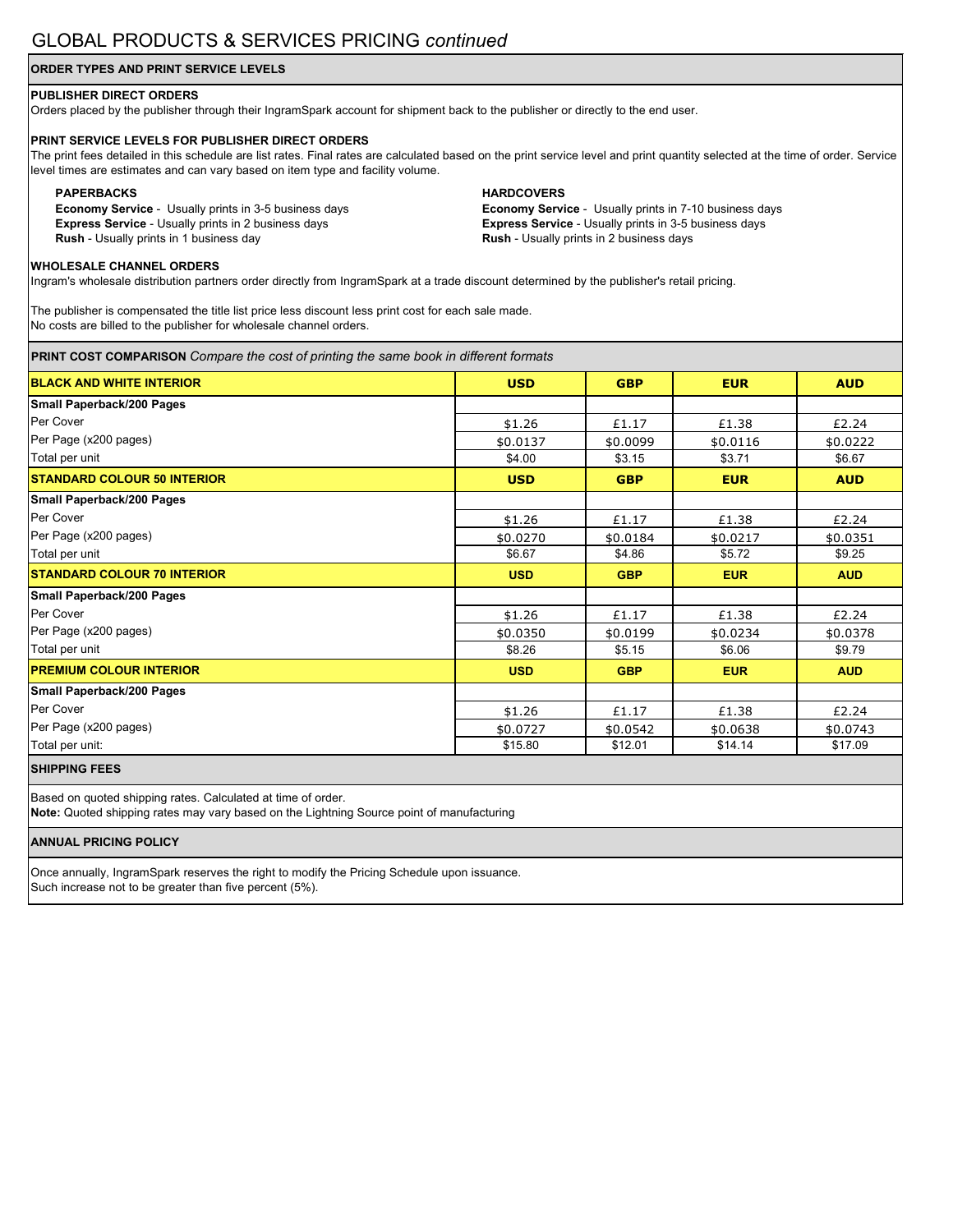#### **US BLACK & WHITE INTERIOR** *WITH COLOR COVER*

|                                                                                                                                                                                                                                                     |                                                                                              | <b> CALCULATE YOUR PRINT COST  </b> COST PER PAGE x NUMBER OF PAGES + COST PER COVER = COST PER BOOK                                                                                                                                                   |                                      |                          |                                                                                   |                      |
|-----------------------------------------------------------------------------------------------------------------------------------------------------------------------------------------------------------------------------------------------------|----------------------------------------------------------------------------------------------|--------------------------------------------------------------------------------------------------------------------------------------------------------------------------------------------------------------------------------------------------------|--------------------------------------|--------------------------|-----------------------------------------------------------------------------------|----------------------|
|                                                                                                                                                                                                                                                     | PUBLISHER DIRECT VOLUME DISCOUNTS<br>Applied automatically at time of publisher direct order |                                                                                                                                                                                                                                                        |                                      |                          | Express service level is also available at a 10%<br>surcharge to Economy pricing. |                      |
| QTY<br>100-499                                                                                                                                                                                                                                      | <b>DISCOUNT</b><br>2%                                                                        |                                                                                                                                                                                                                                                        |                                      |                          | Rush service level is also available at a 30%<br>surcharge to Economy pricing.    |                      |
| 500-999<br>$1000+$                                                                                                                                                                                                                                  | 4%<br>7%                                                                                     |                                                                                                                                                                                                                                                        |                                      |                          | The print rates detailed below are Economy list<br>rates for all orders.          |                      |
| <b>ORDER HANDLING FEES</b><br>Publisher direct orders only                                                                                                                                                                                          |                                                                                              | 1-50 Units<br>51+ Units                                                                                                                                                                                                                                | \$1.99 per order<br>\$4.99 per order | shipping method selected | Per order charge is based on ship-to address and                                  |                      |
|                                                                                                                                                                                                                                                     | <b>BOOK TYPES, TRIM SIZES AND PAGE COUNTS</b>                                                |                                                                                                                                                                                                                                                        |                                      |                          |                                                                                   |                      |
| <b>Gloss or Matte cover lamination</b>                                                                                                                                                                                                              | and formats. Paper availability varies by trim size                                          | 50lb/74gsm White paper and 50lb/74gsm Crème paper. 38lb Groundwood paper is available on select B&W sizes                                                                                                                                              |                                      | <b>Page Count</b>        | <b>Cost Per Cover</b>                                                             | <b>Cost Per Page</b> |
| 4.000 x 6.000 in (152 x 102 mm)<br>4.000 x 7.000 in (178 x 102 mm)<br>4.250 x 7.000 in (178 x 108 mm)<br>4.720 x 7.480 in (190 x 120 mm)<br>5.000 x 7.000 in (178 x 127 mm)<br>5.000 x 8.000 in (203 x 127 mm)<br>5.060 x 7.810 in (198 x 129 mm)   | SMALL PAPERBACK   PERFECT BOUND   CRÈME                                                      | 5.250 x 8.000 in (203 x 133 mm)<br>5.500 x 8.250 in (210 x 140 mm)<br>5.500 x 8.500 in (216 x 140 mm)<br>5.830 x 8.270 in (210 x 148mm) A5<br>6.140 x 9.210 in (234 x 156 mm)<br>6.000 x 9.000 in (229 x 152 mm)                                       |                                      | 18-1050                  | \$1.26                                                                            | \$0.0137             |
| 4.000 x 6.000 in (152 x 102 mm)<br>4.000 x 7.000 in (178 x 102 mm)<br>4.250 x 7.000 in (178 x 108 mm)<br>4.370 x 7.000 in (178 x 111 mm)<br>4.720 x 7.480 in (190 x 120 mm)<br>5.000 x 7.000 in (178 x 127 mm)<br>5.000 x 8.000 in (203 x 127 mm)   | SMALL PAPERBACK   PERFECT BOUND   WHITE                                                      | 5.060 x 7.810 in (198 x 129 mm)<br>5.250 x 8.000 in (203 x 133 mm)<br>5.500 x 8.250 in (210 x 140 mm)<br>5.500 x 8.500 in (216 x 140 mm)<br>5.830 x 8.270 in (210 x 148mm) A5<br>6.000 x 9.000 in (229 x 152 mm)<br>6.140 x 9.210 in (234 x 156 mm)    |                                      | 18-1200                  | \$1.26                                                                            | \$0.0137             |
| 6.500 x 6.500 in (165 x 165 mm)<br>6.625 x 10.250 in (260 x 168 mm)<br>6.690 x 9.610 in (244 x 170 mm)<br>7.440 x 9.690 in (246 x 189 mm)<br>7.500 x 9.250 in (235 x 191 mm)<br>8.000 x 8.000 in (203 x 203 mm)<br>8.000 x 10.000 in (254 x 203 mm) | LARGE PAPERBACK   PERFECT BOUND   WHITE<br>7.000 x 10.000 in (254 x 178 mm) A4               | 8.000 x 10.880 in (276 x 203 mm)<br>8.250 x 10.750 in (273 x 210 mm)<br>8.250 x 11.000 in (280 x 210 mm)<br>8.268 x 11.693 in (297 x 210 mm)<br>8.500 x 8.500 in (216 x 216 mm)<br>8.500 x 9.000 in (229 x 216 mm)<br>8.500 x 11.000 in (280 x 216 mm) |                                      | 18-1200                  | \$1.31                                                                            | \$0.0200             |
| 5.000 x 8.000 in (203 x 127 mm)*<br>5.500 x 8.500 in (216 x 140 mm)<br>5.830 x 8.270 in (210 x 148 mm)                                                                                                                                              | *trim size only available in case laminate                                                   | SMALL HARDCOVER   CRÈME: Case Laminate or Digital Cloth™ cover, without Jacket<br>6.000 x 9.000 in (229 x 152 mm)<br>6.140 x 9.210 in (234 x 156 mm)                                                                                                   |                                      | 18-1050                  | \$5.59                                                                            | \$0.0139             |

| unn size only available in case laminate                                                                                                                                     |                                                                                                                                                                                                            |         |        |          |
|------------------------------------------------------------------------------------------------------------------------------------------------------------------------------|------------------------------------------------------------------------------------------------------------------------------------------------------------------------------------------------------------|---------|--------|----------|
| 5.000 x 8.000 in (203 x 127 mm)<br>5.500 x 8.500 in (216 x 140 mm)<br>5.830 x 8.270 in (210 x 148 mm)                                                                        | SMALL HARDCOVER   WHITE: Case Laminate or Digital Cloth™ cover without Jacket<br>6.000 x 9.000 in (229 x 152 mm)<br>6.140 x 9.210 in (234 x 156 mm)                                                        | 18-1200 | \$5.59 | \$0.0139 |
| 5.500 x 8.500 in (216 x 140 mm)<br>6.000 x 9.000 in (229 x 152 mm)<br>6.140 x 9.210 in (234 x 156 mm)                                                                        | SMALL HARDCOVER   CRÈME: Digital Cloth™ cover with Jacket or Jacketed Case Laminate                                                                                                                        | 18-1050 | \$7.38 | \$0.0139 |
| 5.000 x 8.000 in (203 x 127 mm)<br>5.500 x 8.500 in (216 x 140 mm)                                                                                                           | SMALL HARDCOVER   WHITE: Digital Cloth™ cover with Jacket or Jacketed Case Laminate<br>$6.000 \times 9.000$ in (229 x 152 mm)<br>6.140 x 9.210 in (234 x 156 mm)                                           | 18-1200 | \$7.38 | \$0.0139 |
| 6.690 x 9.610 in (244 x 170 mm)<br>7.000 x 10.000 in (254 x 178 mm)<br>7.500 x 9.250 in (235 x 191 mm)<br>8.000 x 8.000 in (203 x 203 mm)<br>8.500 x 8.500 in (216 x 216 mm) | LARGE HARDCOVER   WHITE: Case Laminate cover without Jacket<br>8.000 x 10.000 in (254 x 203mm)<br>8.000 x 10.880 in (276 x 203 mm)<br>8.250 x 10.750 in (273 x 210 mm)<br>8.500 x 11.000 in (280 x 216 mm) | 18-1200 | \$5.72 | \$0.0201 |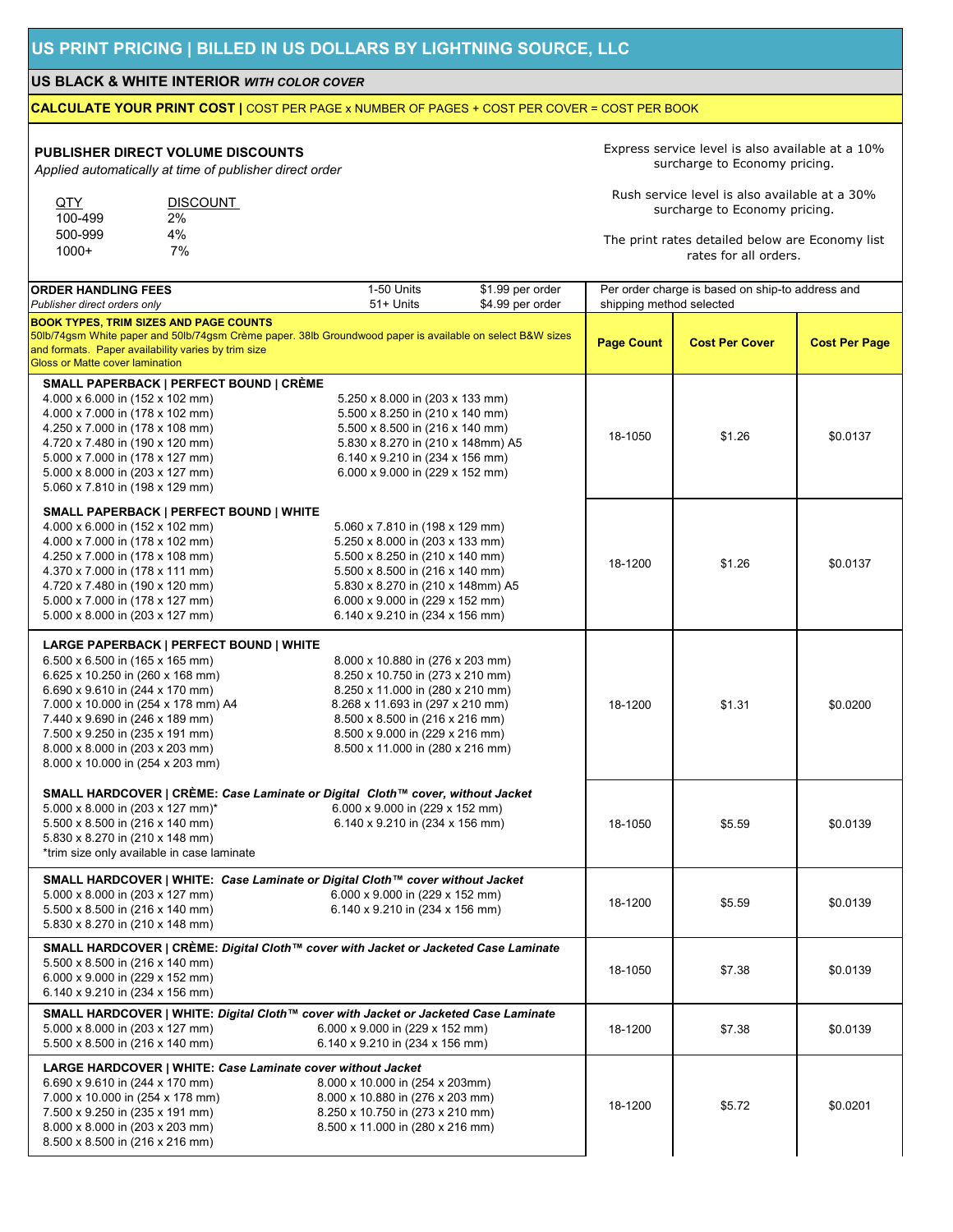#### **US STANDARD COLOR 50 INTERIOR** *WITH COLOR COVER*

#### **CALCULATE YOUR PRINT COST |** COST PER PAGE x NUMBER OF PAGES + COST PER COVER = COST PER BOOK

#### **PUBLISHER DIRECT VOLUME DISCOUNTS** *Applied automatically at time of publisher direct order*

QTY DISCOUNT<br>100-499 2%

 100-499 2% 500-999 4%

 $1000+$ 

Express service level is also available at a 10% surcharge to Economy pricing.

Rush service level is also available at a 30% surcharge to Economy pricing.

| <b>ORDER HANDLING FEES</b><br>Publisher direct orders only                                                                                                                                                                                                                                                                                      | 1-50 Units<br>\$1.99<br>51+ Units<br>\$4.99                                                                                                                                                                                                               |  | selected          | Per ship-to address and per shipping method |                      |
|-------------------------------------------------------------------------------------------------------------------------------------------------------------------------------------------------------------------------------------------------------------------------------------------------------------------------------------------------|-----------------------------------------------------------------------------------------------------------------------------------------------------------------------------------------------------------------------------------------------------------|--|-------------------|---------------------------------------------|----------------------|
| <b>BOOK TYPES, TRIM SIZES AND PAGE COUNTS</b><br>50b/74gsm White paper<br><b>Gloss or Matte cover lamination</b>                                                                                                                                                                                                                                |                                                                                                                                                                                                                                                           |  | <b>Page Count</b> | <b>Cost Per Cover</b>                       | <b>Cost Per Page</b> |
| SMALL PAPERBACK   PERFECT BOUND   WHITE<br>4.000 x 6.000 in (152 x 102 mm)<br>4.000 x 7.000 in (178 x 102 mm)<br>4.250 x 7.000 in (178 x 108 mm)<br>4.370 x 7.000 in (178 x 111 mm)<br>4.720 x 7.480 in (190 x 120 mm)<br>5.000 x 7.000 in (178 x 127 mm)<br>5.000 x 8.000 in (203 x 127 mm)                                                    | 5.060 x 7.810 in (198 x 129 mm)<br>5.250 x 8.000 in (203 x 133 mm)<br>5.500 x 8.250 in (210 x 140 mm)<br>5.500 x 8.500 in (216 x 140 mm)<br>5.830 x 8.270 in (210 x 148 mm) A5<br>6.000 x 9.000 in (229 x 152 mm)<br>6.140 x 9.210 in (234 x 156 mm)      |  | 18-1200           | \$1.26                                      | \$0.0270             |
| LARGE PAPERBACK   PERFECT BOUND   WHITE<br>6.625 x 10.250 in (260 x 168 mm)<br>$6.500 \times 6.500$ in $(165 \times 165$ mm)<br>6.690 x 9.610 in (244 x 170 mm)<br>7.000 x 10.000 in (254 x 178 mm)<br>7.440 x 9.690 in (246 x 189 mm)<br>7.500 x 9.250 in (235 x 191 mm)<br>8.000 x 8.000 in (203 x 203 mm)<br>8.000 x 10.000 in (254 x 203mm) | 8.000 x 10.880 in (276 x 203 mm)<br>8.250 x 10.750 in (273 x 210 mm)<br>8.250 x 11.000 in (280 x 210 mm)<br>8.268 x 11.693 in (297 x 210 mm) A4<br>8.500 x 8.500 in (216 x 216 mm)<br>8.500 x 9.000 in (229 x 216 mm)<br>8.500 x 11.000 in (280 x 216 mm) |  | 18-1200           | \$1.31                                      | \$0.0417             |
| SMALL HARDCOVER   WHITE: Case Laminate or Digital Cloth™ cover without Jacket<br>5.000 x 8.000 in (203 x 127 mm)<br>5.500 x 8.500 in (216 x 140 mm)<br>5.830 x 8.270 in (210 x 148 mm)                                                                                                                                                          | 6.000 x 9.000 in (229 x 152 mm)<br>6.140 x 9.210 in (234 x 156 mm)                                                                                                                                                                                        |  | 18-1200           | \$6.07                                      | \$0.0262             |
| SMALL HARDCOVER   WHITE: Digital Cloth™ cover with Jacket or Jacketed Case<br><b>Laminate</b><br>5.000 x 8.000 in (203 x 127 mm)<br>5.500 x 8.500 in (216 x 140 mm)                                                                                                                                                                             | 6.000 x 9.000 in (229 x 152 mm)<br>6.140 x 9.210 in (234 x 156 mm)                                                                                                                                                                                        |  | 18-1200           | \$8.02                                      | \$0.0262             |
| LARGE HARDCOVER   WHITE: Case Laminate cover without Jacket<br>6.690 x 9.610 in (244 x 170 mm)<br>7.500 x 9.250 in (235 x 191 mm)<br>7.000 x 10.000 in (254 x 178 mm)<br>8.000 x 8.000 in (203 x 203 mm)<br>8.000 x 10.000 in (254 x 203 mm)                                                                                                    | 8.000 x 10.880 in (276 x 203 mm)<br>8.250 x 10.750 in (273 x 210 mm)<br>8.500 x 8.500 in (216 x 216 mm)<br>8.500 x 11.000 in (280 x 216 mm)                                                                                                               |  | 18-1200           | \$6.23                                      | \$0.0406             |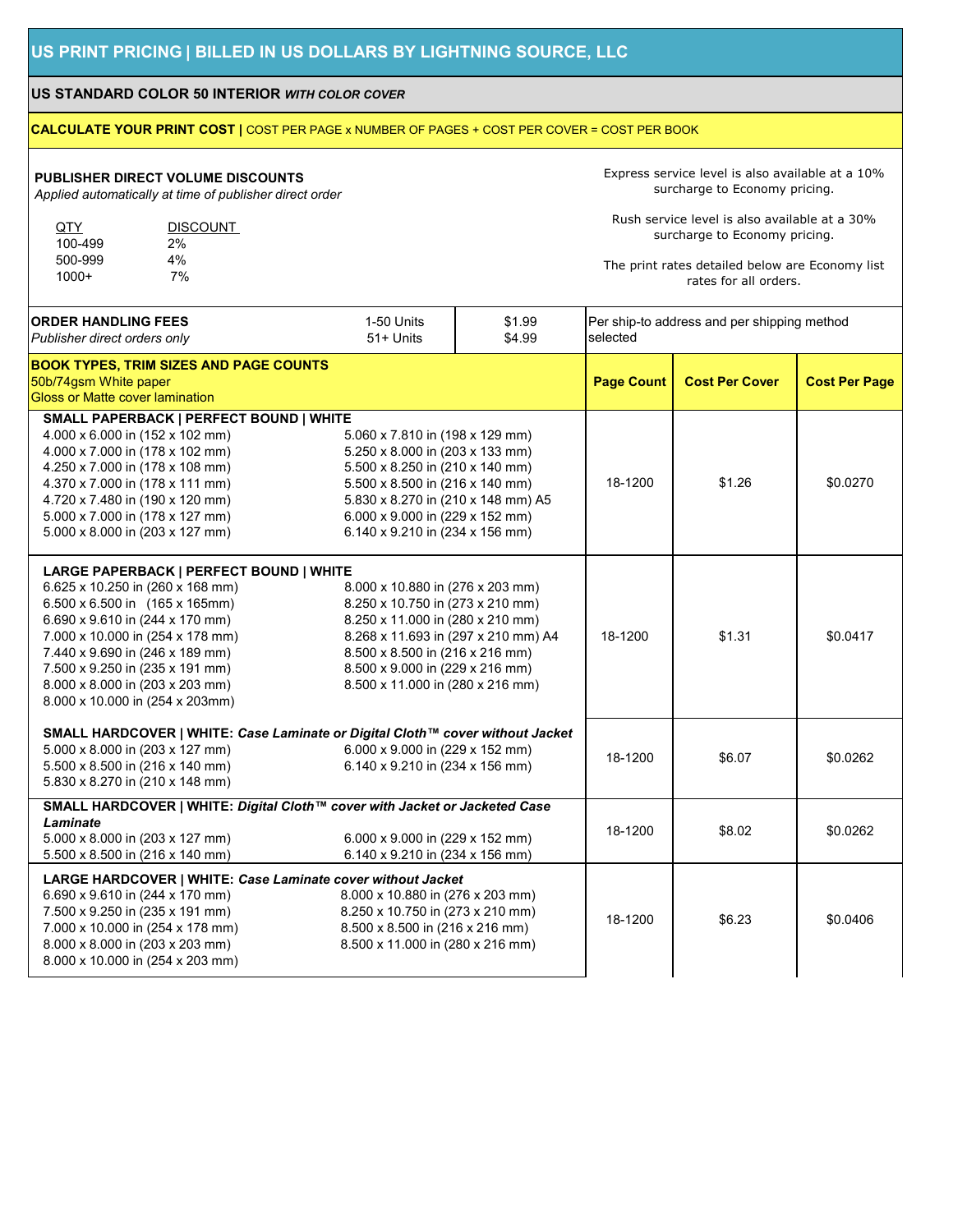#### **US STANDARD COLOR 70 INTERIOR** *WITH COLOR COVER*

#### **CALCULATE YOUR PRINT COST |** COST PER PAGE x NUMBER OF PAGES + COST PER COVER = COST PER BOOK

|         | <b>PUBLISHER DIRECT VOLUME DISCOUNTS</b><br>Applied automatically at time of publisher direct order |  |
|---------|-----------------------------------------------------------------------------------------------------|--|
|         | <b>DISCOUNT</b>                                                                                     |  |
| 100-499 | 2%                                                                                                  |  |
| 500-999 | 4%                                                                                                  |  |
|         | 7%                                                                                                  |  |

 $1000+$ 

Express service level is also available at a 10% surcharge to Economy pricing.

Rush service level is also available at a 30% surcharge to Economy pricing.

| <b>IORDER HANDLING FEES</b><br>Publisher direct orders only                                                                                                                                                                                                                                                                       | 1-50 Units<br>51+ Units                                                                                                                                                                                                                              | \$1.99<br>\$4.99                    | selected          | Per ship-to address and per shipping method |                      |
|-----------------------------------------------------------------------------------------------------------------------------------------------------------------------------------------------------------------------------------------------------------------------------------------------------------------------------------|------------------------------------------------------------------------------------------------------------------------------------------------------------------------------------------------------------------------------------------------------|-------------------------------------|-------------------|---------------------------------------------|----------------------|
| <b>BOOK TYPES, TRIM SIZES AND PAGE COUNTS</b><br>70lb/104gsm White paper<br><b>Gloss or Matte cover lamination</b>                                                                                                                                                                                                                |                                                                                                                                                                                                                                                      |                                     | <b>Page Count</b> | <b>Cost Per Cover</b>                       | <b>Cost Per Page</b> |
| SMALL PAPERBACK   PERFECT BOUND   WHITE<br>4.000 x 6.000 in (152 x 102 mm)<br>4.000 x 7.000 in (178 x 102 mm)<br>4.250 x 7.000 in (178 x 108 mm)<br>4.370 x 7.000 in (178 x 111 mm)<br>4.720 x 7.480 in (190 x 120 mm)<br>5.000 x 7.000 in (178 x 127 mm)<br>5.000 x 8.000 in (203 x 127 mm)                                      | 5.060 x 7.810 in (198 x 129 mm)<br>5.250 x 8.000 in (203 x 133 mm)<br>5.500 x 8.250 in (210 x 140 mm)<br>5.500 x 8.500 in (216 x 140 mm)<br>5.830 x 8.270 in (210 x 148 mm) A5<br>6.000 x 9.000 in (229 x 152 mm)<br>6.140 x 9.210 in (234 x 156 mm) |                                     | 18-900            | \$1.26                                      | \$0.0350             |
| LARGE PAPERBACK   PERFECT BOUND   WHITE<br>6.625 x 10.250 in (260 x 168 mm)<br>6.500 x 6.500 in (165 x 165 mm)<br>6.690 x 9.610 in (244 x 170 mm)<br>7.000 x 10.000 in (254 x 178 mm)<br>7.440 x 9.690 in (246 x 189 mm)<br>7.500 x 9.250 in (235 x 191 mm)<br>8.000 x 8.000 in (203 x 203 mm)<br>8.000 x 10.000 in (254 x 203mm) | 8.000 x 10.880 in (276 x 203 mm)<br>8.250 x 10.750 in (273 x 210 mm)<br>8.250 x 11.000 in (280 x 210 mm)<br>8.500 x 8.500 in (216 x 216 mm)<br>8.500 x 9.000 in (229 x 216 mm)<br>8.500 x 11.000 in (280 x 216 mm)                                   | 8.268 x 11.693 in (297 x 210 mm) A4 | 18-900            | \$1.31                                      | \$0.0554             |
| SMALL HARDCOVER   WHITE: Case Laminate or Digital Cloth™ cover without Jacket<br>5.000 x 8.000 in (203 x 127 mm)<br>5.500 x 8.500 in (216 x 140 mm)<br>5.830 x 8.270 in (210 x 148 mm)                                                                                                                                            | 6.000 x 9.000 in (229 x 152 mm)<br>6.140 x 9.210 in (234 x 156 mm)                                                                                                                                                                                   |                                     | 18-840            | \$6.07                                      | \$0.0341             |
| SMALL HARDCOVER   WHITE: Digital Cloth™ cover with Jacket or Jacketed Case<br>Laminate<br>5.000 x 8.000 in (203 x 127 mm)<br>5.500 x 8.500 in (216 x 140 mm)                                                                                                                                                                      | 6.000 x 9.000 in (229 x 152 mm)<br>6.140 x 9.210 in (234 x 156 mm)                                                                                                                                                                                   |                                     | 18-840            | \$8.02                                      | \$0.0341             |
| LARGE HARDCOVER   WHITE: Case Laminate cover without Jacket<br>6.690 x 9.610 in (244 x 170 mm)<br>7.500 x 9.250 in (235 x 191 mm)<br>7.000 x 10.000 in (254 x 178 mm)<br>8.000 x 8.000 in (203 x 203 mm)<br>8.000 x 10.000 in (254 x 203 mm)                                                                                      | 8.000 x 10.880 in (276 x 203 mm)<br>8.250 x 10.750 in (273 x 210 mm)<br>8.500 x 8.500 in (216 x 216 mm)<br>8.500 x 11.000 in (280 x 216 mm)                                                                                                          |                                     | 18-840            | \$6.23                                      | \$0.0544             |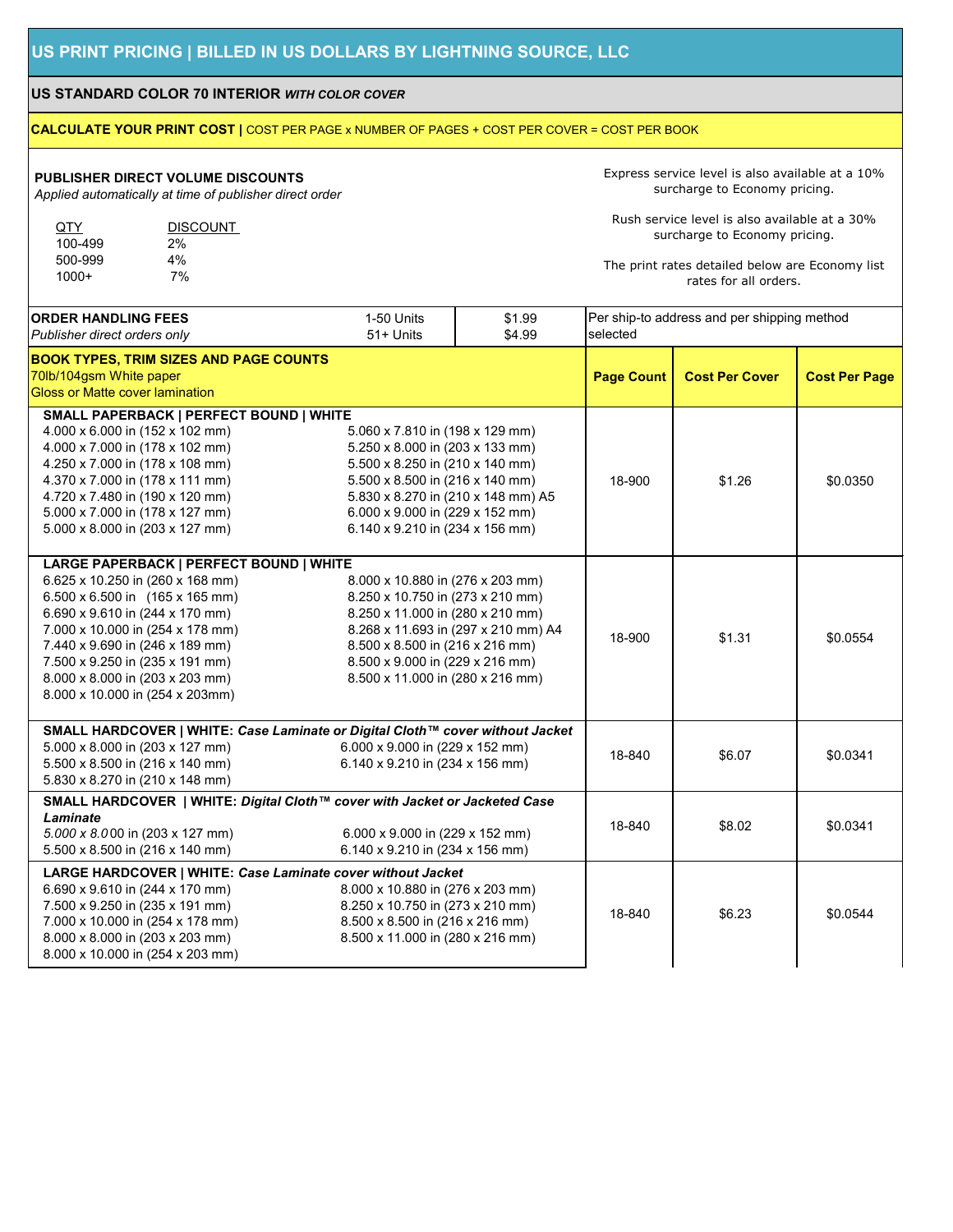#### **US PREMIUM COLOR INTERIOR** *WITH COLOR COVER*

#### **CALCULATE YOUR PRINT COST |** COST PER PAGE x NUMBER OF PAGES + COST PER COVER = COST PER BOOK

#### **PUBLISHER DIRECT VOLUME DISCOUNTS**

QTY<br>100-499 2%

100-499 2%

1000+ 7%

500-999

*Applied automatically at time of publisher direct order*

Express service level is also available at a 10% surcharge to Economy pricing.

Rush service level is also available at a 30% surcharge to Economy pricing.

| <b>ORDER HANDLING FEES</b><br>Publisher direct orders only                                                                                                                                                                                                                                                                      | 1-50 Units<br>51+ Units                                                                                                                                                                                            | \$1.99<br>\$4.99 | Per ship-to address and per shipping method<br>selected |                       |                      |
|---------------------------------------------------------------------------------------------------------------------------------------------------------------------------------------------------------------------------------------------------------------------------------------------------------------------------------|--------------------------------------------------------------------------------------------------------------------------------------------------------------------------------------------------------------------|------------------|---------------------------------------------------------|-----------------------|----------------------|
| <b>BOOK TYPES, TRIM SIZES AND PAGE COUNTS</b><br>70lb/104gsm White paper<br><b>Gloss or Matte cover lamination</b>                                                                                                                                                                                                              |                                                                                                                                                                                                                    |                  | <b>Page Count</b>                                       | <b>Cost Per Cover</b> | <b>Cost Per Page</b> |
| SMALL PAPERBACK   PERFECT BOUND   WHITE<br>4.000 x 6.000 in (152 x 102 mm)<br>5.500 x 8.250 in (210 x 140 mm)<br>4.250 x 7.000 in (178 x 108 mm)<br>5.500 x 8.500 in (216 x 140 mm)<br>4.000 x 7.000 in (178 x 102 mm)<br>6.000 x 9.000 in (229 x 152 mm)<br>5.000 x 8.000 in (203 x 127 mm)<br>6.140 x 9.210 in (234 x 156 mm) |                                                                                                                                                                                                                    | 18-900           | \$1.26                                                  | \$0.0727              |                      |
| LARGE PAPERBACK   PERFECT BOUND   WHITE<br>6.500 x 6.500 in (165 x 165 mm)<br>6.625 x 10.250 in (260 x 168 mm)<br>6.690 x 9.610 in (244 x 170 mm)<br>7.000 x 10.000 in (254 x 178 mm)<br>7.500 x 9.250 in (235 x 191 mm)<br>8.000 x 8.000 in (203 x 203 mm)                                                                     | 8.000 x 10.000 in (254 x 203 mm)<br>8.000 x 10.880 in (276 x 203 mm)<br>8.250 x 10.750 in (273 x 210 mm)<br>8.500 x 8.500 in (216 x 216 mm)<br>8.500 x 9.000 in (229 x 216 mm)<br>8.500 x 11.000 in (280 x 216 mm) |                  | 18-900                                                  | \$1.31                | \$0.0954             |
| LARGE PAPERBACK   PERFECT BOUND   WHITE   LANDSCAPE<br>11.000 x 8.5000 in (216 x 280 mm)                                                                                                                                                                                                                                        |                                                                                                                                                                                                                    |                  | 18-400                                                  | \$1.47                | \$0.0954             |
| SMALL HARDCOVER   WHITE: Case Laminate or Digital Cloth™ cover without Jacket<br>5.000 x 8.000 in (203 x 127 mm)<br>5.500 x 8.500 in (216 x 140 mm)                                                                                                                                                                             | 6.000 x 9.000 in (229 x 152 mm)<br>6.140 x 9.210 in (234 x 156 mm)                                                                                                                                                 |                  | 18-840                                                  | \$6.20                | \$0.0716             |
| SMALL HARDCOVER   WHITE: Digital Cloth™ cover with Jacket or Jacketed Case<br>Laminate<br>5.000 x 8.000 in (203 x 127 mm)<br>5.500 x 8.500 in (216 x 140 mm)                                                                                                                                                                    | 6.000 x 9.000 in (229 x 152 mm)<br>6.140 x 9.210 in (234 x 156 mm)                                                                                                                                                 |                  | 18-840                                                  | \$8.02                | \$0.0716             |
| LARGE HARDCOVER   WHITE: Case Laminate cover without Jacket<br>6.690 x 9.610 in (244 x 170 mm)<br>7.000 x 10.000 in (254 x 178 mm)<br>7.500 x 9.250 in (235 x 191 mm)<br>8.000 x 8.000 in (203 x 203 mm)<br>8.000 x 10.000 in (254 x 203 mm)                                                                                    | 8.000 x 10.880 in (276 x 203 mm)<br>8.250 x 10.750 in (273 x 210 mm)<br>8.500 x 8.500 in (216 x 216 mm)<br>8.500 x 11.000 in (280 x 216 mm)                                                                        |                  | 18-840                                                  | \$6.36                | \$0.0954             |
| LARGE HARDCOVER   WHITE   LANDSCAPE: Case Laminate cover without Jacket<br>11.000 x 8.5000 in (216 x 280 mm)                                                                                                                                                                                                                    |                                                                                                                                                                                                                    |                  | 18-400                                                  | \$6.36                | \$0.0954             |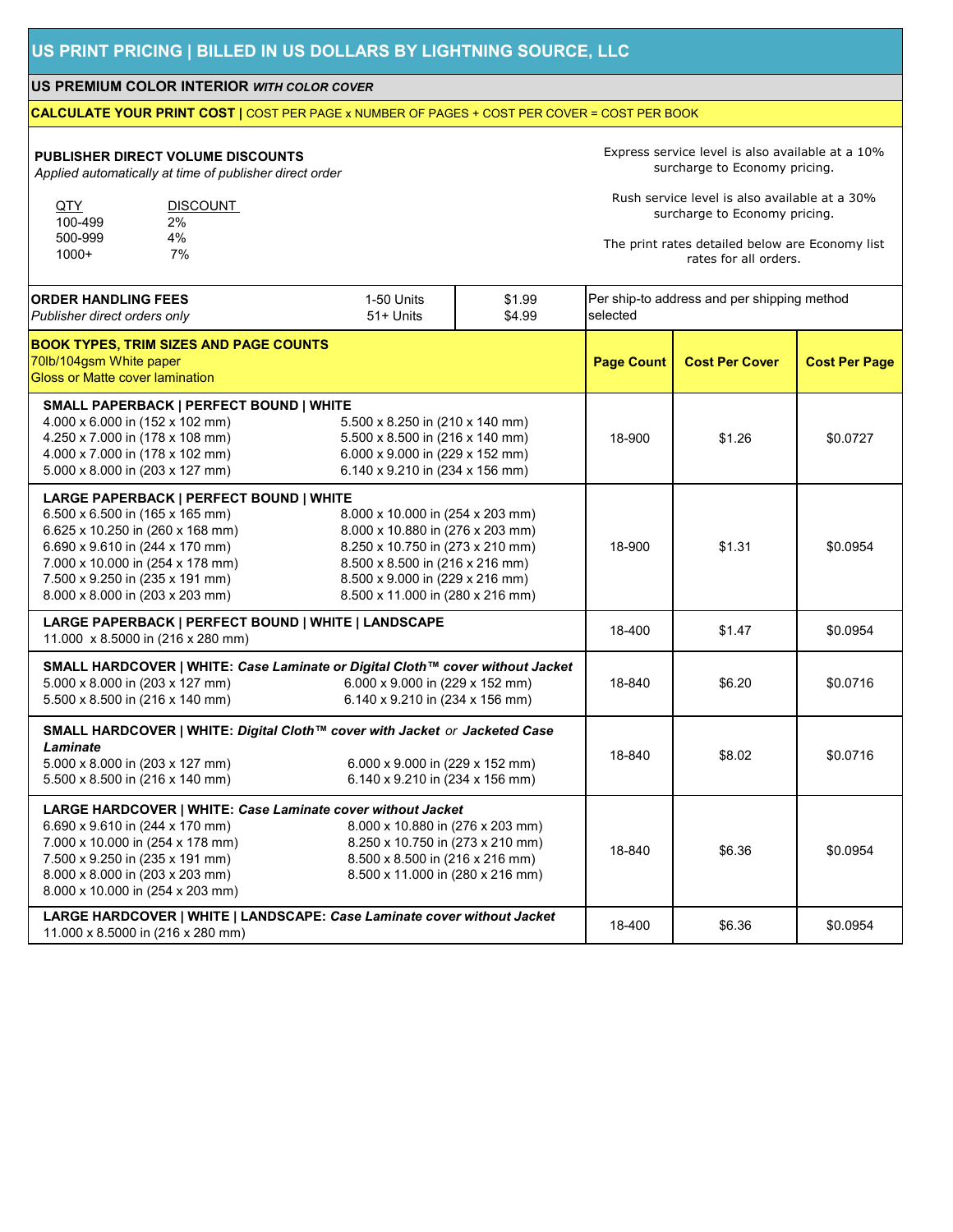| UK PRINT PRICING   BILLED IN GBP BY LIGHTNING SOURCE UK LTD.<br><b>PRICES ARE EXCLUSIVE OF VAT</b>                                                                                                                                                                                                                                 |                                                                                                                                                                                                                  |                                                                                                                                                                                                                                                           |                   |                                                                                   |                      |
|------------------------------------------------------------------------------------------------------------------------------------------------------------------------------------------------------------------------------------------------------------------------------------------------------------------------------------|------------------------------------------------------------------------------------------------------------------------------------------------------------------------------------------------------------------|-----------------------------------------------------------------------------------------------------------------------------------------------------------------------------------------------------------------------------------------------------------|-------------------|-----------------------------------------------------------------------------------|----------------------|
| UK BLACK & WHITE INTERIOR WITH COLOR COVER                                                                                                                                                                                                                                                                                         |                                                                                                                                                                                                                  |                                                                                                                                                                                                                                                           |                   |                                                                                   |                      |
|                                                                                                                                                                                                                                                                                                                                    | <b>CALCULATE YOUR PRINT COST  </b> COST PER PAGE x NUMBER OF PAGES + COST PER COVER = COST PER BOOK                                                                                                              |                                                                                                                                                                                                                                                           |                   |                                                                                   |                      |
| <b>PUBLISHER DIRECT VOLUME DISCOUNTS</b><br>Applied automatically at time of publisher direct order                                                                                                                                                                                                                                |                                                                                                                                                                                                                  |                                                                                                                                                                                                                                                           |                   | Express service level is also available at a 10%<br>surcharge to Economy pricing. |                      |
| QTY<br><b>DISCOUNT</b><br>100-499<br>2%                                                                                                                                                                                                                                                                                            |                                                                                                                                                                                                                  |                                                                                                                                                                                                                                                           |                   | Rush service level is also available at a 30%<br>surcharge to Economy pricing.    |                      |
| 500-999<br>4%<br>$1000+$<br>7%                                                                                                                                                                                                                                                                                                     |                                                                                                                                                                                                                  | The print rates detailed below are Economy list<br>rates for all orders.                                                                                                                                                                                  |                   |                                                                                   |                      |
| <b>ORDER HANDLING FEES</b><br>Publisher direct orders only                                                                                                                                                                                                                                                                         | 1-50 Units<br>51+ Units                                                                                                                                                                                          | £1.65<br>Per ship-to address and per shipping method<br>£4.25<br>selected                                                                                                                                                                                 |                   |                                                                                   |                      |
| <b>BOOK TYPES, TRIM SIZES AND PAGE COUNTS</b><br><b>Gloss or Matte cover lamination</b>                                                                                                                                                                                                                                            | 50lb/74gsm White paper and 50lb/74gsm Crème paper. 44lb Groundwood paper is available on<br>select B&W sizes and formats. Paper availability varies by trim size                                                 |                                                                                                                                                                                                                                                           | <b>Page Count</b> | <b>Cost Per Cover</b>                                                             | <b>Cost Per Page</b> |
| SMALL PAPERBACK   PERFECT BOUND   CRÈME<br>4.000 x 6.000 in (152 x 102 mm)<br>4.000 x 7.000 in (178 x 102 mm)<br>4.250 x 7.000 in (178 x 108 mm)<br>4.720 x 7.480 in (190 x 120 mm)<br>5.000 x 7.000 in (178 x 127 mm)<br>5.000 x 8.000 in (203 x 127 mm)<br>5.060 x 7.810 in (198 x 129 mm)                                       | 5.250 x 8.000 in (203 x 133 mm)<br>5.500 x 8.250 in (210 x 140 mm)<br>5.500 x 8.500 in (216 x 140 mm)<br>5.830 x 8.270 in (210 x 148mm) A5<br>6.140 x 9.210 in (234 x 156 mm)<br>6.000 x 9.000 in (229 x 152 mm) |                                                                                                                                                                                                                                                           | 18-1050           | £1.17                                                                             | €0.0099              |
| SMALL PAPERBACK   PERFECT BOUND   WHITE<br>4.000 x 6.000 in (152 x 102 mm)<br>4.000 x 7.000 in (178 x 102 mm)<br>4.250 x 7.000 in (178 x 108 mm)<br>4.370 x 7.000 in (178 x 111 mm)<br>4.720 x 7.480 in (190 x 120 mm)<br>5.000 x 7.000 in (178 x 127 mm)<br>5.000 x 8.000 in (203 x 127 mm)                                       |                                                                                                                                                                                                                  | 5.060 x 7.810 in (198 x 129 mm)<br>5.250 x 8.000 in (203 x 133 mm)<br>5.500 x 8.250 in (210 x 140 mm)<br>5.500 x 8.500 in (216 x 140 mm)<br>5.830 x 8.270 in (210 x 148mm) A5<br>6.000 x 9.000 in (229 x 152 mm)<br>6.140 x 9.210 in (234 x 156 mm)       |                   | £1.17                                                                             | €0.0099              |
| LARGE PAPERBACK   PERFECT BOUND   WHITE<br>6.625 x 10.250 in (260 x 168 mm)<br>6.690 x 9.610 in (244 x 170 mm)<br>6.500 x 6.500 in (165 x 165 mm)<br>7.000 x 10.000 in (254 x 178 mm)<br>7.440 x 9.690 in (246 x 189 mm)<br>7.500 x 9.250 in (235 x 191 mm)<br>8.000 x 8.000 in (203 x 203 mm)<br>8.000 x 10.000 in (254 x 203 mm) |                                                                                                                                                                                                                  | 8.000 x 10.880 in (276 x 203 mm)<br>8.250 x 10.750 in (273 x 210 mm)<br>8.250 x 11.000 in (280 x 210 mm)<br>8.268 x 11.693 in (297 x 210 mm) A4<br>8.500 x 11.000 in (280 x 216 mm)<br>8.500 x 8.500 in (216 x 216 mm)<br>8.500 x 9.000 in (229 x 216 mm) |                   | £1.17                                                                             | £0.0168              |
| 5.000 x 8.000 in (203 x 127 mm)*<br>5.500 x 8.500 in (216 x 140 mm)<br>5.830 x 8.270 in (210 x 148 mm)<br>*trim size only available in case laminate                                                                                                                                                                               | SMALL HARDCOVER   CRÈME: Case Laminate or Digital Cloth™ cover without Jacket                                                                                                                                    | 6.000 x 9.000 in (229 x 152 mm)<br>6.140 x 9.210 in (234 x 156 mm)                                                                                                                                                                                        |                   | £4.34                                                                             | £0.0099              |
| 5.000 x 8.000 in (203 x 127 mm)<br>5.500 x 8.500 in (216 x 140 mm)<br>5.830 x 8.270 in (210 x 148 mm) A5                                                                                                                                                                                                                           | SMALL HARDCOVER   WHITE: Case Laminate or Digital Cloth™ cover without Jacket<br>6.000 x 9.000 in (229 x 152 mm)<br>6.140 x 9.210 in (234 x 156 mm)                                                              |                                                                                                                                                                                                                                                           | 18-1050           | £4.34                                                                             | £0.0099              |
| 5.500 x 8.500 in (216 x 140 mm)<br>6.000 x 9.000 in (229 x 152 mm)                                                                                                                                                                                                                                                                 | SMALL HARDCOVER   CRÈME: Digital Cloth™ cover with Jacket or Jacketed Case Laminate<br>6.140 x 9.210 in (234 x 156 mm)                                                                                           |                                                                                                                                                                                                                                                           | 18-1050           | £5.42                                                                             | £0.0099              |
| 5.000 x 8.000 in (203 x 127 mm)<br>5.500 x 8.500 in (216 x 140 mm)                                                                                                                                                                                                                                                                 | SMALL HARDCOVER   WHITE: Digital Cloth™ cover with Jacket or Jacketed Case Laminate<br>6.000 x 9.000 in (229 x 152 mm)<br>6.140 x 9.210 in (234 x 156 mm)                                                        |                                                                                                                                                                                                                                                           | 18-1200           | £5.42                                                                             | £0.0099              |
| 6.690 x 9.610 in (244 x 170 mm)<br>7.000 x 10.000 in (254 x 178 mm)<br>7.500 x 9.250 in (235 x 191 mm)<br>8.000 x 8.000 in (203 x 203 mm)<br>8.000 x 10.880 in (276 x 203 mm)                                                                                                                                                      | LARGE HARDCOVER   WHITE: Case Laminate cover without Jacket<br>8.000 x 10.000 in (254 x 203 mm)<br>8.250 x 10.750 in (273 x 210 mm)<br>8.500 x 8.500 in (216 x 216 mm)<br>8.500 x 11.000 in (280 x 216 mm)       |                                                                                                                                                                                                                                                           | 18-1200           | £4.34                                                                             | £0.0168              |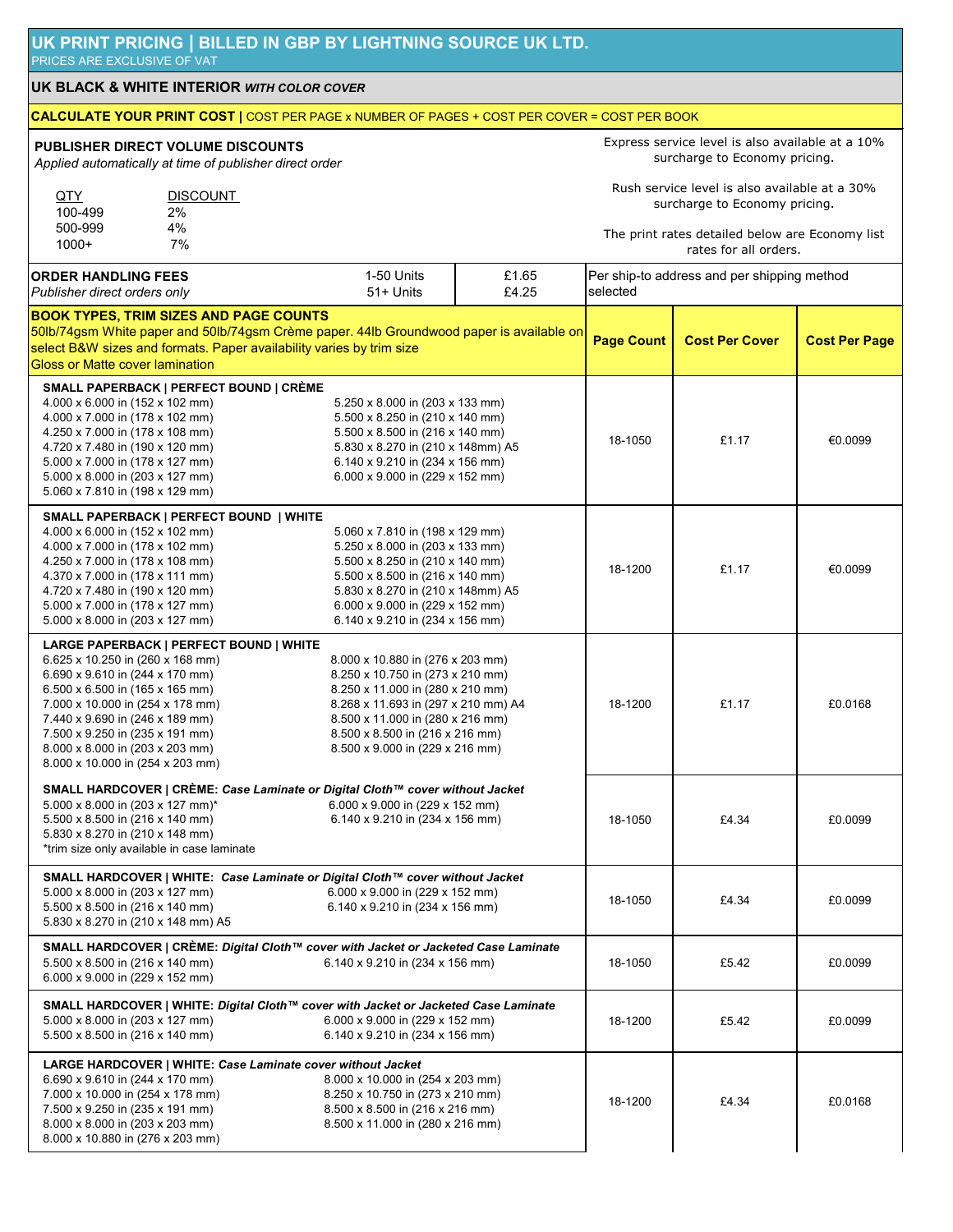#### **UK PRINT PRICING | BILLED IN GBP BY LIGHTNING SOURCE UK LTD.** PRICES ARE EXCLUSIVE OF VAT

#### **UK STANDARD COLOUR 50 INTERIOR** *WITH COLOUR COVER*

#### **CALCULATE YOUR PRINT COST |** COST PER PAGE x NUMBER OF PAGES + COST PER COVER = COST PER BOOK

QTY DISCOUNT<br>100-499 2%

 100-499 2% 500-999 4%

 $1000+$ 

*Applied automatically at time of publisher direct order*

Express service level is also available at a 10% surcharge to Economy pricing.

Rush service level is also available at a 30% surcharge to Economy pricing.

| <b>ORDER HANDLING FEES</b><br>Publisher direct orders only                                                                                                                                                                                                                                                                                                                                  | 1-50 Units<br>51+ Units                                                                                                                                                                                            | £1.65<br>£4.25                      | Per ship-to address and per shipping method<br>selected |                       |                      |
|---------------------------------------------------------------------------------------------------------------------------------------------------------------------------------------------------------------------------------------------------------------------------------------------------------------------------------------------------------------------------------------------|--------------------------------------------------------------------------------------------------------------------------------------------------------------------------------------------------------------------|-------------------------------------|---------------------------------------------------------|-----------------------|----------------------|
| <b>BOOK TYPES, TRIM SIZES AND PAGE COUNTS</b><br>50b/74gsm White paper<br><b>Gloss or Matte cover lamination</b>                                                                                                                                                                                                                                                                            |                                                                                                                                                                                                                    |                                     | <b>Page Count</b>                                       | <b>Cost Per Cover</b> | <b>Cost Per Page</b> |
| SMALL PAPERBACK   PERFECT BOUND   WHITE<br>4.000 x 6.000 in (152 x 102 mm)<br>4.000 x 7.000 in (178 x 102 mm)<br>4.250 x 7.000 in (178 x 108 mm)<br>4.370 x 7.000 in (178 x 111 mm)<br>4.720 x 7.480 in (190 x 120 mm)<br>5.000 x 7.000 in (178 x 127 mm)<br>5.000 x 8.000 in (203 x 127 mm)                                                                                                | 5.060 x 7.810 in (198 x 129 mm)<br>5.250 x 8.000 in (203 x 133 mm)<br>5.500 x 8.250 in (210 x 140 mm)<br>5.500 x 8.500 in (216 x 140 mm)<br>6.000 x 9.000 in (229 x 152 mm)<br>6.140 x 9.210 in (234 x 156 mm)     | 5.830 x 8.270 in (210 x 148 mm) A5  | 18-1200                                                 | £1.17                 | £0.0184              |
| LARGE PAPERBACK   PERFECT BOUND   WHITE<br>6.625 x 10.250 in (260 x 168 mm)<br>6.500 x 6.500 in (165 x 165mm)<br>6.690 x 9.610 in (244 x 170 mm)<br>7.000 x 10.000 in (254 x 178 mm)<br>7.440 x 9.690 in (246 x 189 mm)<br>7.500 x 9.250 in (235 x 191 mm)<br>8.000 x 8.000 in (203 x 203 mm)<br>8.000 x 10.000 in (254 x 203mm)                                                            | 8.000 x 10.880 in (276 x 203 mm)<br>8.250 x 10.750 in (273 x 210 mm)<br>8.250 x 11.000 in (280 x 210 mm)<br>8.500 x 8.500 in (216 x 216 mm)<br>8.500 x 9.000 in (229 x 216 mm)<br>8.500 x 11.000 in (280 x 216 mm) | 8.268 x 11.693 in (297 x 210 mm) A4 | 18-1200                                                 | £1.17                 | £0.0270              |
| SMALL HARDCOVER   WHITE: Case Laminate or Digital Cloth™ cover without Jacket<br>5.000 x 8.000 in (203 x 127 mm)<br>5.500 x 8.500 in (216 x 140 mm)<br>5.830 x 8.270 in (210 x 148 mm) A5                                                                                                                                                                                                   | 6.000 x 9.000 in (229 x 152 mm)<br>6.140 x 9.210 in (234 x 156 mm)                                                                                                                                                 |                                     | 18-1200                                                 | £4.34                 | £0.0184              |
| SMALL HARDCOVER   WHITE: DIGITAL CIOTO THE COVER WITH JACKET OF JACKETED CASE<br><b>Laminate</b><br>5.000 x 8.000 in (203 x 127 mm)<br>$5,500 \times 8,500$ in (216 x 140 mm)                                                                                                                                                                                                               | 6.000 x 9.000 in (229 x 152 mm)<br>$6140 \times 9210$ in (234 x 156 mm)                                                                                                                                            |                                     | 18-1200                                                 | £5.42                 | £0.0184              |
| LARGE HARDCOVER   WHITE: Case Laminate cover without Jacket<br>6.690 x 9.610 in (244 x 170 mm)<br>7.500 x 9.250 in (235 x 191 mm)<br>7.000 x 10.000 in (254 x 178 mm)<br>8.000 x 8.000 in (203 x 203 mm)<br>8.000 x 10.000 in (254 x 203 mm)<br>8.000 x 10.880 in (276 x 203 mm)<br>8.250 x 10.750 in (273 x 210 mm)<br>8.500 x 8.500 in (216 x 216 mm)<br>8.500 x 11.000 in (280 x 216 mm) |                                                                                                                                                                                                                    |                                     | 18-1200                                                 | £4.34                 | £0.0270              |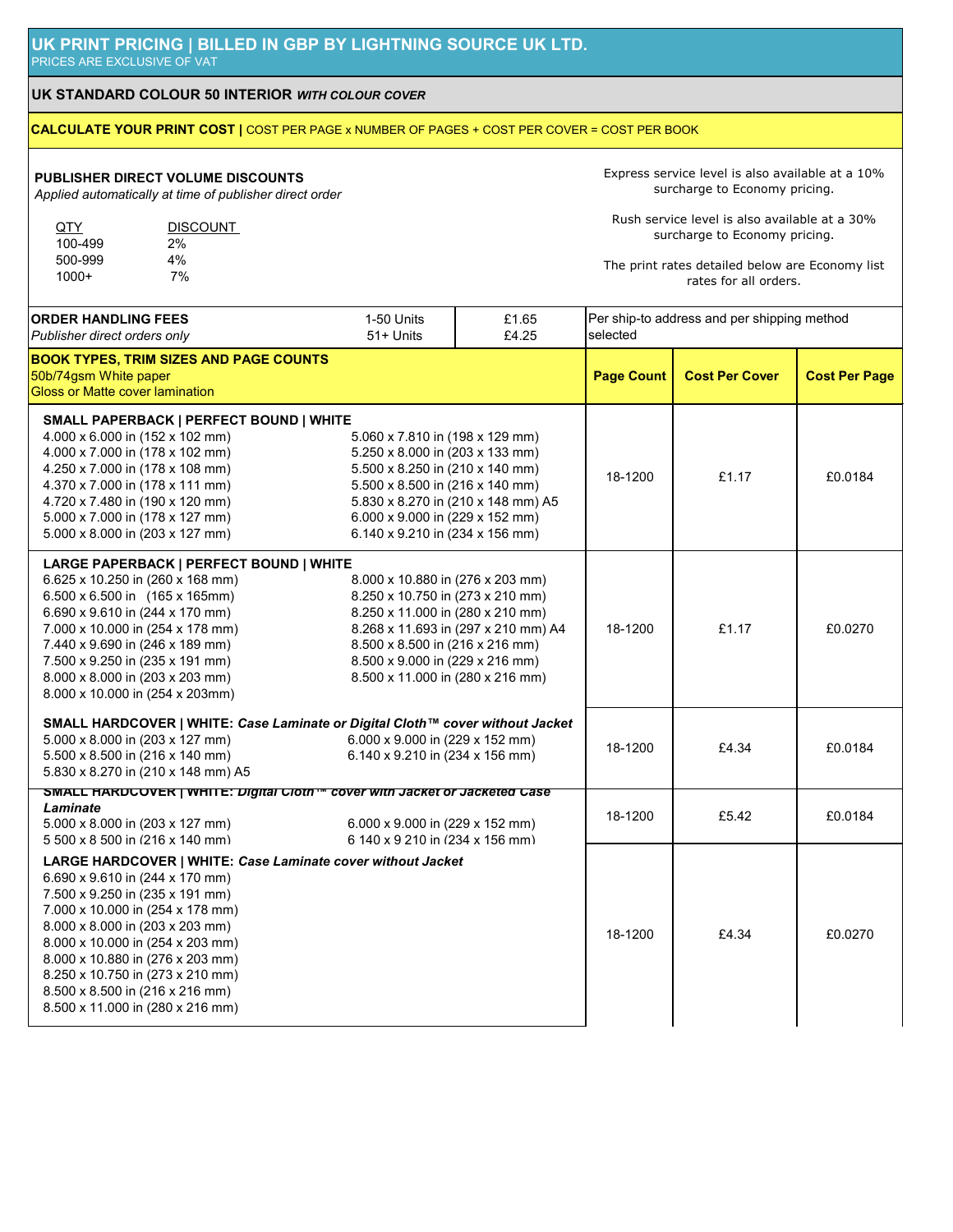### **UK PRINT PRICING | BILLED IN GBP BY LIGHTNING SOURCE UK LTD.** PRICES ARE EXCLUSIVE OF VAT

#### **UK STANDARD COLOR 70 INTERIOR** *WITH COLOR COVER*

#### **CALCULATE YOUR PRINT COST |** COST PER PAGE x NUMBER OF PAGES + COST PER COVER = COST PER BOOK

#### **PUBLISHER DIRECT VOLUME DISCOUNTS**

QTY DISCOUNT<br>100-499 2%

 100-499 2% 500-999 4%

 $1000+$ 

*Applied automatically at time of publisher direct order*

Express service level is also available at a 10% surcharge to Economy pricing.

Rush service level is also available at a 30% surcharge to Economy pricing.

| <b>ORDER HANDLING FEES</b><br>Publisher direct orders only                                                                                                                                                                                                                                                                        | 1-50 Units<br>51+ Units                                                                                                                                                                                            | £1.65<br>£4.25                      | Per ship-to address and per shipping method<br>selected |                       |                      |
|-----------------------------------------------------------------------------------------------------------------------------------------------------------------------------------------------------------------------------------------------------------------------------------------------------------------------------------|--------------------------------------------------------------------------------------------------------------------------------------------------------------------------------------------------------------------|-------------------------------------|---------------------------------------------------------|-----------------------|----------------------|
| <b>BOOK TYPES, TRIM SIZES AND PAGE COUNTS</b><br>70lb/104gsm White paper<br><b>Gloss or Matte cover lamination</b>                                                                                                                                                                                                                |                                                                                                                                                                                                                    |                                     | <b>Page Count</b>                                       | <b>Cost Per Cover</b> | <b>Cost Per Page</b> |
| SMALL PAPERBACK   PERFECT BOUND   WHITE<br>4.000 x 6.000 in (152 x 102 mm)<br>4.000 x 7.000 in (178 x 102 mm)<br>4.250 x 7.000 in (178 x 108 mm)<br>4.370 x 7.000 in (178 x 111 mm)<br>4.720 x 7.480 in (190 x 120 mm)<br>5.000 x 7.000 in (178 x 127 mm)<br>5.000 x 8.000 in (203 x 127 mm)                                      | 5.060 x 7.810 in (198 x 129 mm)<br>5.250 x 8.000 in (203 x 133 mm)<br>5.500 x 8.250 in (210 x 140 mm)<br>5.500 x 8.500 in (216 x 140 mm)<br>6.000 x 9.000 in (229 x 152 mm)<br>6.140 x 9.210 in (234 x 156 mm)     | 5.830 x 8.270 in (210 x 148 mm) A5  | 18-900                                                  | £1.17                 | £0.0199              |
| LARGE PAPERBACK   PERFECT BOUND   WHITE<br>6.625 x 10.250 in (260 x 168 mm)<br>6.500 x 6.500 in (165 x 165 mm)<br>6.690 x 9.610 in (244 x 170 mm)<br>7.000 x 10.000 in (254 x 178 mm)<br>7.440 x 9.690 in (246 x 189 mm)<br>7.500 x 9.250 in (235 x 191 mm)<br>8.000 x 8.000 in (203 x 203 mm)<br>8.000 x 10.000 in (254 x 203mm) | 8.000 x 10.880 in (276 x 203 mm)<br>8.250 x 10.750 in (273 x 210 mm)<br>8.250 x 11.000 in (280 x 210 mm)<br>8.500 x 8.500 in (216 x 216 mm)<br>8.500 x 9.000 in (229 x 216 mm)<br>8.500 x 11.000 in (280 x 216 mm) | 8.268 x 11.693 in (297 x 210 mm) A4 | 18-900                                                  | £1.17                 | £0.0294              |
| SMALL HARDCOVER   WHITE: Case Laminate or Digital Cloth™ cover without Jacket<br>5.000 x 8.000 in (203 x 127 mm)<br>5.500 x 8.500 in (216 x 140 mm)<br>5.830 x 8.270 in (210 x 148 mm) A5                                                                                                                                         | 6.000 x 9.000 in (229 x 152 mm)<br>6.140 x 9.210 in (234 x 156 mm)                                                                                                                                                 |                                     | 18-840                                                  | £4.34                 | £0.0199              |
| SMALL HARDCOVER   WHITE: Digital Cloth™ cover with Jacket or Jacketed Case<br><b>Laminate</b><br>5.000 x 8.000 in (203 x 127 mm)<br>5.500 x 8.500 in (216 x 140 mm)                                                                                                                                                               | 6.000 x 9.000 in (229 x 152 mm)<br>6.140 x 9.210 in (234 x 156 mm)                                                                                                                                                 |                                     | 18-840                                                  | £5.42                 | £0.0199              |
| LARGE HARDCOVER   WHITE: Case Laminate cover without Jacket<br>6.690 x 9.610 in (244 x 170 mm)<br>7.500 x 9.250 in (235 x 191 mm)<br>7.000 x 10.000 in (254 x 178 mm)<br>8.000 x 8.000 in (203 x 203 mm)<br>8.000 x 10.000 in (254 x 203 mm)                                                                                      | 8.000 x 10.880 in (276 x 203 mm)<br>8.250 x 10.750 in (273 x 210 mm)<br>8.500 x 8.500 in (216 x 216 mm)<br>8.500 x 11.000 in (280 x 216 mm)                                                                        |                                     | 18-840                                                  | £4.34                 | £0.0294              |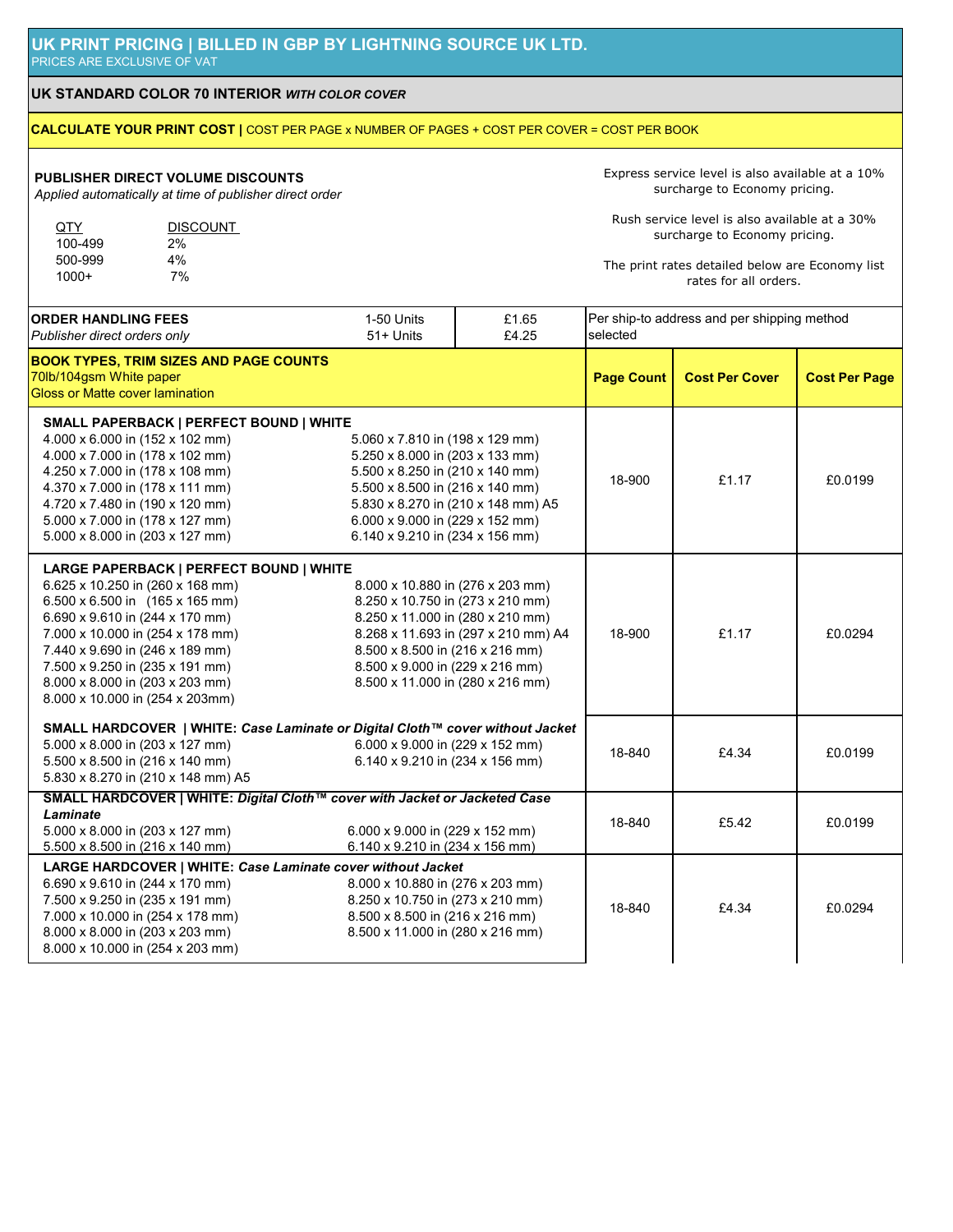#### **UK PRINT PRICING | BILLED IN GBP BY LIGHTNING SOURCE UK LTD.** PRICES ARE EXCLUSIVE OF VAT

#### **UK PREMIUM COLOR INTERIOR** *WITH COLOR COVER*

#### **CALCULATE YOUR PRINT COST |** COST PER PAGE x NUMBER OF PAGES + COST PER COVER = COST PER BOOK

#### **PUBLISHER DIRECT VOLUME DISCOUNTS**

QTY<br>100-499 2%

100-499 2%

1000+ 7%

500-999

*Applied automatically at time of publisher direct order*

Express service level is also available at a 10% surcharge to Economy pricing.

Rush service level is also available at a 30% surcharge to Economy pricing.

| <b>ORDER HANDLING FEES</b><br>Publisher direct orders only                                                                                                                                                                                                  | 1-50 Units<br>51+ Units                                                                                                                                                                                            | £1.65<br>£4.25 | Per ship-to address and per shipping method<br>selected |                       |                      |
|-------------------------------------------------------------------------------------------------------------------------------------------------------------------------------------------------------------------------------------------------------------|--------------------------------------------------------------------------------------------------------------------------------------------------------------------------------------------------------------------|----------------|---------------------------------------------------------|-----------------------|----------------------|
| <b>BOOK TYPES, TRIM SIZES AND PAGE COUNTS</b><br>70lb/104gsm White paper<br><b>Gloss or Matte cover lamination</b>                                                                                                                                          |                                                                                                                                                                                                                    |                | <b>Page Count</b>                                       | <b>Cost Per Cover</b> | <b>Cost Per Page</b> |
| SMALL PAPERBACK   PERFECT BOUND   WHITE<br>4.000 x 6.000 in (152 x 102 mm)<br>4.250 x 7.000 in (178 x 108 mm)<br>4.000 x 7.000 in (178 x 102 mm)<br>6.000 x 9.000 in (229 x 152 mm)                                                                         | $5.000 \times 8.000$ in (203 x 127 mm)<br>5.500 x 8.250 in (210 x 140 mm)<br>5.500 x 8.500 in (216 x 140 mm)<br>6.140 x 9.210 in (234 x 156 mm)                                                                    |                | 18-900                                                  | £1.17                 | £0.0542              |
| LARGE PAPERBACK   PERFECT BOUND   WHITE<br>6.500 x 6.500 in (165 x 165 mm)<br>6.625 x 10.250 in (260 x 168 mm)<br>6.690 x 9.610 in (244 x 170 mm)<br>7.000 x 10.000 in (254 x 178 mm)<br>7.500 x 9.250 in (235 x 191 mm)<br>8.000 x 8.000 in (203 x 203 mm) | 8.000 x 10.000 in (254 x 203 mm)<br>8.000 x 10.880 in (276 x 203 mm)<br>8.250 x 10.750 in (273 x 210 mm)<br>8.500 x 8.500 in (216 x 216 mm)<br>8.500 x 9.000 in (229 x 216 mm)<br>8.500 x 11.000 in (280 x 216 mm) |                | 20-900                                                  | £1.17                 | £0.0758              |
| LARGE PAPERBACK   PERFECT BOUND   WHITE   LANDSCAPE<br>11.000 x 8.5000 in (216 x 280 mm)                                                                                                                                                                    |                                                                                                                                                                                                                    | 18-400         | £1.75                                                   | £0.0922               |                      |
| SMALL HARDCOVER   WHITE: Case Laminate or Digital Cloth™ cover without Jacket<br>5.000 x 8.000 in (203 x 127 mm)<br>5.500 x 8.500 in (216 x 140 mm)                                                                                                         | 6.000 x 9.000 in (229 x 152 mm)<br>6.140 x 9.210 in (234 x 156 mm)                                                                                                                                                 |                | 18-840                                                  | £4.34                 | £0.0542              |
| SMALL HARDCOVER   WHITE: Digital Cloth™ cover with Jacket or Jacketed Case<br>Laminate<br>5.000 x 8.000 in (203 x 127 mm)<br>5.500 x 8.500 in (216 x 140 mm)                                                                                                | 6.000 x 9.000 in (229 x 152 mm)<br>6.140 x 9.210 in (234 x 156 mm)                                                                                                                                                 |                | 18-840                                                  | £5.42                 | £0.0542              |
| LARGE HARDCOVER   WHITE: Case Laminate cover without Jacket<br>6.690 x 9.610 in (244 x 170 mm)<br>7.000 x 10.000 in (254 x 178 mm)<br>7.500 x 9.250 in (235 x 191 mm)<br>8.000 x 8.000 in (203 x 203 mm)<br>8.000 x 10.000 in (254 x 203 mm)                | 8.250 x 10.750 in (273 x 210 mm)<br>8.000 x 10.880 in (276 x 203 mm)<br>8.500 x 8.500 in (216 x 216 mm)<br>8.500 x 11.000 in (280 x 216 mm)                                                                        |                | 18-840                                                  | £4.34                 | £0.0758              |
| LARGE HARDCOVER   WHITE   LANDSCAPE: Case Laminate cover without Jacket<br>11.000 x 8.5000 in (216 x 280 mm)                                                                                                                                                |                                                                                                                                                                                                                    |                | 18-400                                                  | £4.34                 | £0.0922              |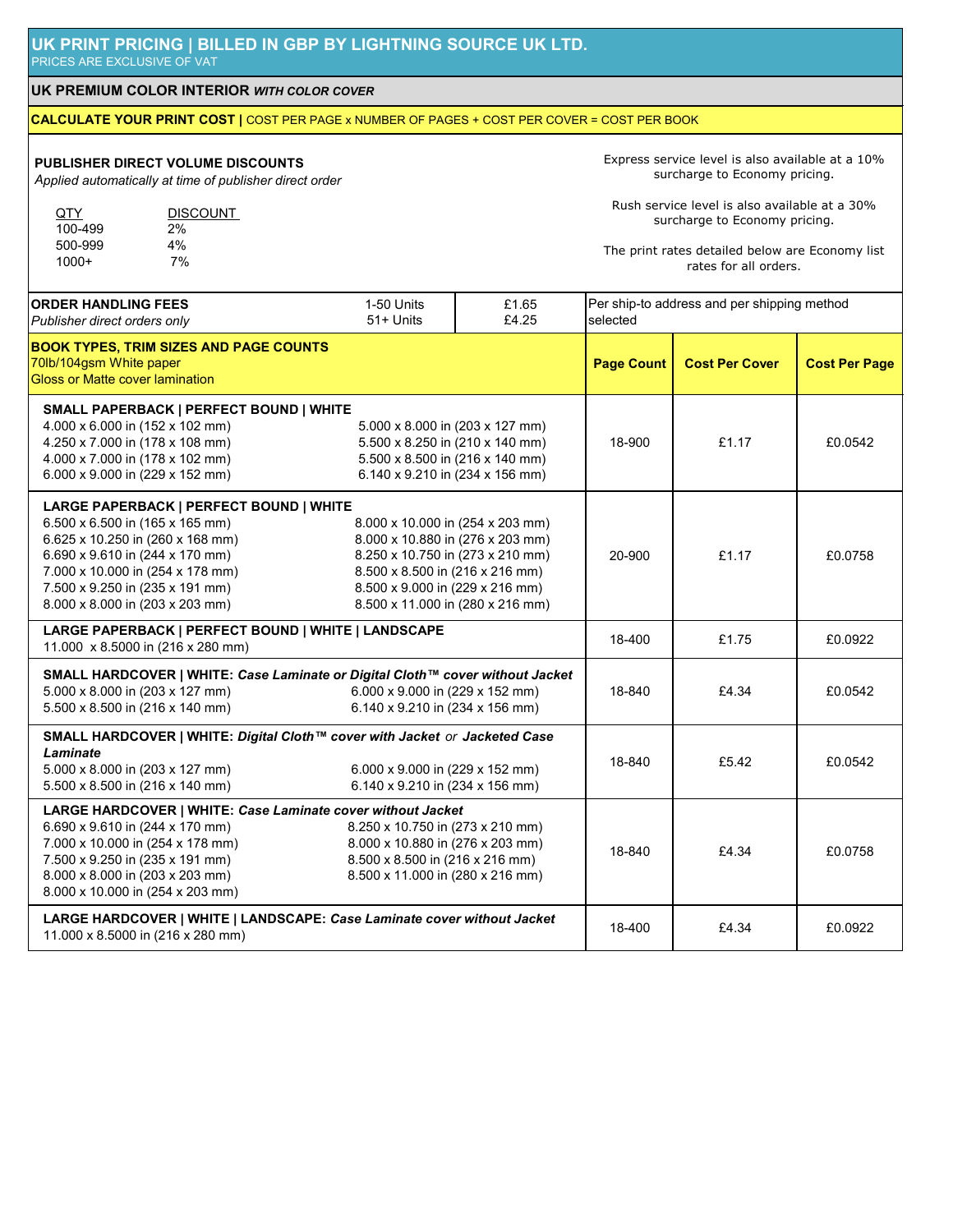| EU PRINT PRICING   BILLED IN EUROS BY LIGHTNING SOURCE UK LTD.<br>PRICES ARE EXCLUSIVE OF VAT                                                                                                                                                                                                                                      |                                                                                                                                                                                                                                                           |                |                   |                                                                                   |                      |  |
|------------------------------------------------------------------------------------------------------------------------------------------------------------------------------------------------------------------------------------------------------------------------------------------------------------------------------------|-----------------------------------------------------------------------------------------------------------------------------------------------------------------------------------------------------------------------------------------------------------|----------------|-------------------|-----------------------------------------------------------------------------------|----------------------|--|
| <b>EU BLACK &amp; WHITE INTERIOR WITH COLOR COVER</b>                                                                                                                                                                                                                                                                              |                                                                                                                                                                                                                                                           |                |                   |                                                                                   |                      |  |
| <b>CALCULATE YOUR PRINT COST  </b> COST PER PAGE x NUMBER OF PAGES + COST PER COVER = COST PER BOOK                                                                                                                                                                                                                                |                                                                                                                                                                                                                                                           |                |                   |                                                                                   |                      |  |
| PUBLISHER DIRECT VOLUME DISCOUNTS<br>Applied automatically at time of publisher direct order                                                                                                                                                                                                                                       |                                                                                                                                                                                                                                                           |                |                   | Express service level is also available at a 10%<br>surcharge to Economy pricing. |                      |  |
| <b>DISCOUNT</b><br>QTY<br>2%<br>100-499                                                                                                                                                                                                                                                                                            |                                                                                                                                                                                                                                                           |                |                   | Rush service level is also available at a 30%<br>surcharge to Economy pricing.    |                      |  |
| 4%<br>500-999<br>$1000+$<br>7%                                                                                                                                                                                                                                                                                                     |                                                                                                                                                                                                                                                           |                |                   | The print rates detailed below are Economy list<br>rates for all orders.          |                      |  |
| <b>ORDER HANDLING FEES</b><br>Publisher direct orders only                                                                                                                                                                                                                                                                         | 1-50 Units<br>51+ Units                                                                                                                                                                                                                                   | €1.99<br>€4.99 | selected          | Per ship-to address and per shipping method                                       |                      |  |
| <b>BOOK TYPES, TRIM SIZES AND PAGE COUNTS</b><br>50lb/74gsm White paper and 50lb/74gsm Crème paper. 44lb Groundwood paper is available on<br>select B&W sizes and formats. Paper availability varies by trim size<br><b>Gloss or Matte cover lamination</b>                                                                        |                                                                                                                                                                                                                                                           |                | <b>Page Count</b> | <b>Cost Per Cover</b>                                                             | <b>Cost Per Page</b> |  |
| SMALL PAPERBACK   PERFECT BOUND   CRÈME<br>4.000 x 6.000 in (152 x 102 mm)<br>4.000 x 7.000 in (178 x 102 mm)<br>4.250 x 7.000 in (178 x 108 mm)<br>4.720 x 7.480 in (190 x 120 mm)<br>5.000 x 7.000 in (178 x 127 mm)<br>5.000 x 8.000 in (203 x 127 mm)<br>5.060 x 7.810 in (198 x 129 mm)                                       | 5.250 x 8.000 in (203 x 133 mm)<br>5.500 x 8.250 in (210 x 140 mm)<br>5.500 x 8.500 in (216 x 140 mm)<br>5.830 x 8.270 in (210 x 148mm) A5<br>6.140 x 9.210 in (234 x 156 mm)<br>6.000 x 9.000 in (229 x 152 mm)                                          |                | 18-1050           | €1.38                                                                             | €0.0116              |  |
| SMALL PAPERBACK   PERFECT BOUND   WHITE<br>4.000 x 6.000 in (152 x 102 mm)<br>4.000 x 7.000 in (178 x 102 mm)<br>4.250 x 7.000 in (178 x 108 mm)<br>4.370 x 7.000 in (178 x 111 mm)<br>4.720 x 7.480 in (190 x 120 mm)<br>5.000 x 7.000 in (178 x 127 mm)<br>5.000 x 8.000 in (203 x 127 mm)                                       | 5.060 x 7.810 in (198 x 129 mm)<br>5.250 x 8.000 in (203 x 133 mm)<br>5.500 x 8.250 in (210 x 140 mm)<br>5.500 x 8.500 in (216 x 140 mm)<br>5.830 x 8.270 in (210 x 148mm) A5<br>6.000 x 9.000 in (229 x 152 mm)<br>6.140 x 9.210 in (234 x 156 mm)       |                | 18-1200           | €1.38                                                                             | €0.0116              |  |
| LARGE PAPERBACK   PERFECT BOUND   WHITE<br>6.625 x 10.250 in (260 x 168 mm)<br>6.690 x 9.610 in (244 x 170 mm)<br>6.500 x 6.500 in (165 x 165 mm)<br>7.000 x 10.000 in (254 x 178 mm)<br>7.440 x 9.690 in (246 x 189 mm)<br>7.500 x 9.250 in (235 x 191 mm)<br>8.000 x 8.000 in (203 x 203 mm)<br>8.000 x 10.000 in (254 x 203 mm) | 8.000 x 10.880 in (276 x 203 mm)<br>8.250 x 10.750 in (273 x 210 mm)<br>8.250 x 11.000 in (280 x 210 mm)<br>8.268 x 11.693 in (297 x 210 mm) A4<br>8.500 x 8.500 in (216 x 216 mm)<br>8.500 x 9.000 in (229 x 216 mm)<br>8.500 x 11.000 in (280 x 216 mm) |                | 18-1200           | €1.38                                                                             | €0.0198              |  |
| SMALL HARDCOVER   CRÈME: Case Laminate or Digital Cloth™ cover without Jacket<br>5.000 x 8.000 in (203 x 127 mm)*<br>5.500 x 8.500 in (216 x 140 mm)<br>5.830 x 8.270 in (210 x 148 mm)<br>*trim size only available in case laminate                                                                                              | 6.000 x 9.000 in (229 x 152 mm)<br>6.140 x 9.210 in (234 x 156 mm)                                                                                                                                                                                        |                | 18-1050           | €5.11                                                                             | €0.0116              |  |
| SMALL HARDCOVER   WHITE: Case Laminate or Digital Cloth™ cover without Jacket<br>5.500 x 8.500 in (216 x 140 mm)<br>5.830 x 8.270 in (210 x 148 mm) A5                                                                                                                                                                             | 6.000 x 9.000 in (229 x 152 mm)<br>6.140 x 9.210 in (234 x 156 mm)                                                                                                                                                                                        |                | 18-1200           | €5.11                                                                             | €0.0116              |  |
| SMALL HARDCOVER   CRÈME: Digital Cloth™ cover with Jacket or Jacketed Case Laminate<br>5.000 x 8.000 in (203 x 127 mm)<br>5.500 x 8.500 in (216 x 140 mm)                                                                                                                                                                          | 6.000 x 9.000 in (229 x 152 mm)<br>6.140 x 9.210 in (234 x 156 mm)                                                                                                                                                                                        |                | 18-1050           | €6.38                                                                             | €0.0116              |  |
| SMALL HARDCOVER   WHITE: Digital Cloth™ cover with Jacket or Jacketed Case Laminate<br>5.000 x 8.000 in (203 x 127 mm)<br>5.500 x 8.500 in (216 x 140 mm)                                                                                                                                                                          | 6.000 x 9.000 in (229 x 152 mm)<br>6.140 x 9.210 in (234 x 156 mm)                                                                                                                                                                                        |                | 18-1200           | €6.38                                                                             | €0.0116              |  |
| LARGE HARDCOVER   WHITE: Case Laminate cover without Jacket<br>6.690 x 9.610 in (244 x 170 mm)<br>7.000 x 10.000 in (254 x 178 mm)<br>7.500 x 9.250 in (235 x 191 mm)<br>8.000 x 8.000 in (203 x 203 mm)<br>8.000 x 10.000 in (254 x 203 mm)                                                                                       | 8.000 x 10.880 in (276 x 203 mm)<br>8.250 x 10.750 in (273 x 210 mm)<br>8.500 x 8.500 in (216 x 216 mm)<br>8.500 x 11.000 in (280 x 216 mm)                                                                                                               |                | 18-1200           | €5.11                                                                             | €0.0198              |  |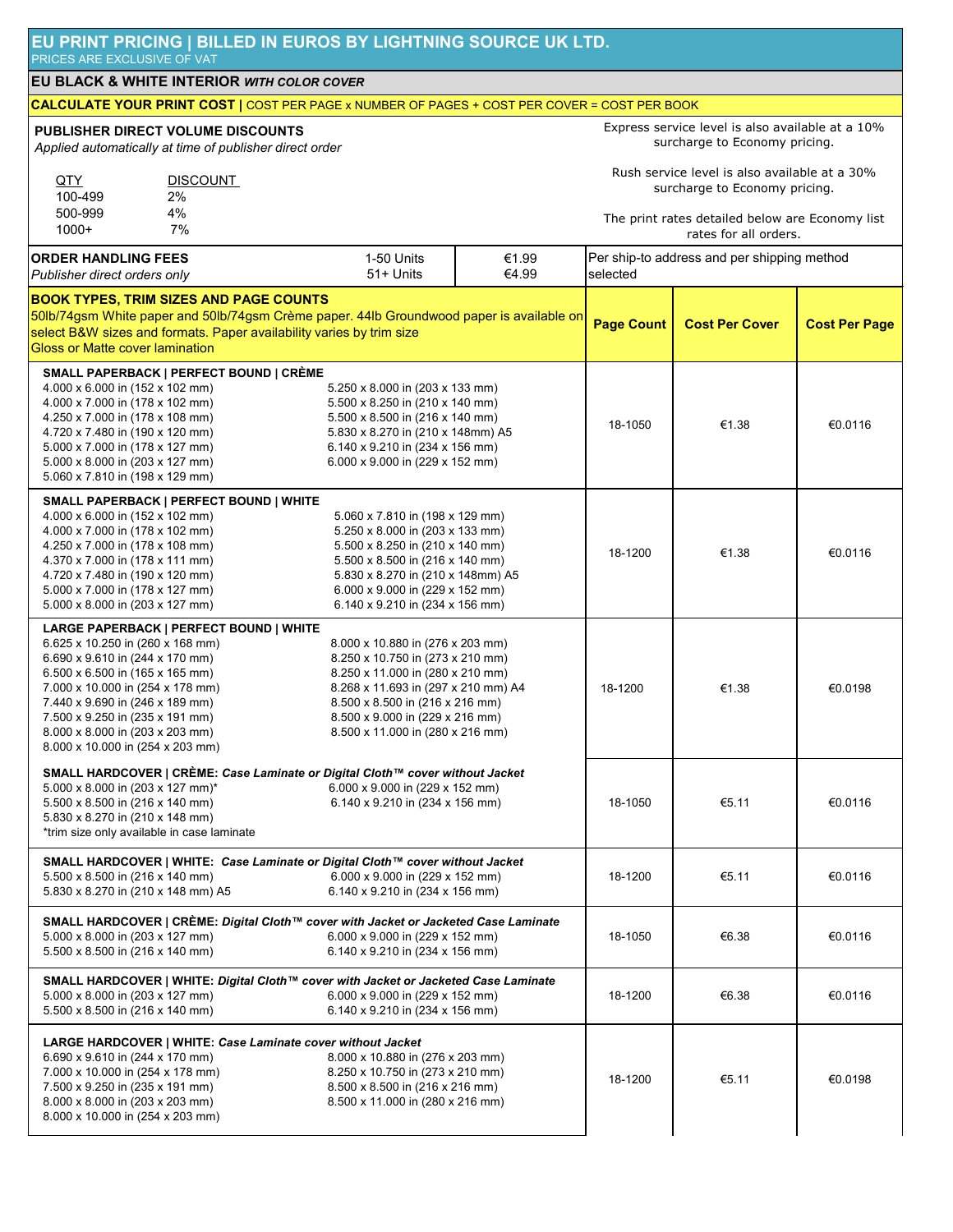### **EU PRINT PRICING | BILLED IN EUROS BY LIGHTNING SOURCE UK LTD.** PRICES ARE EXCLUSIVE OF VAT

#### **EU STANDARD COLOR 50 INTERIOR** *WITH COLOR COVER*

#### **CALCULATE YOUR PRINT COST |** COST PER PAGE x NUMBER OF PAGES + COST PER COVER = COST PER BOOK

#### **PUBLISHER DIRECT VOLUME DISCOUNTS**

QTY DISCOUNT<br>100-499 2%

 100-499 2% 500-999 4%

 $1000+$ 

*Applied automatically at time of publisher direct order*

Express service level is also available at a 10% surcharge to Economy pricing.

Rush service level is also available at a 30% surcharge to Economy pricing.

| <b>IORDER HANDLING FEES</b><br>Publisher direct orders only                   | 1-50 Units<br>51+ Units                                               | €1.99<br>€4.99 | selected          | Per ship-to address and per shipping method |                      |
|-------------------------------------------------------------------------------|-----------------------------------------------------------------------|----------------|-------------------|---------------------------------------------|----------------------|
| <b>BOOK TYPES, TRIM SIZES AND PAGE COUNTS</b>                                 |                                                                       |                |                   |                                             |                      |
| 50b/74gsm White paper                                                         |                                                                       |                | <b>Page Count</b> | <b>Cost Per Cover</b>                       | <b>Cost Per Page</b> |
| <b>Gloss or Matte cover lamination</b>                                        |                                                                       |                |                   |                                             |                      |
| SMALL PAPERBACK   PERFECT BOUND   WHITE<br>4.000 x 6.000 in (152 x 102 mm)    | 5.060 x 7.810 in (198 x 129 mm)                                       |                |                   |                                             |                      |
| 4.000 x 7.000 in (178 x 102 mm)                                               | 5.250 x 8.000 in (203 x 133 mm)                                       |                |                   |                                             |                      |
| 4.250 x 7.000 in (178 x 108 mm)                                               | 5.500 x 8.250 in (210 x 140 mm)                                       |                |                   |                                             |                      |
| 4.370 x 7.000 in (178 x 111 mm)                                               |                                                                       |                | 18-1200           | €1.38                                       | €0.0217              |
| 4.720 x 7.480 in (190 x 120 mm)                                               | 5.500 x 8.500 in (216 x 140 mm)<br>5.830 x 8.270 in (210 x 148 mm) A5 |                |                   |                                             |                      |
| 5.000 x 7.000 in (178 x 127 mm)                                               | 6.000 x 9.000 in (229 x 152 mm)                                       |                |                   |                                             |                      |
| 5.000 x 8.000 in (203 x 127 mm)                                               | 6.140 x 9.210 in (234 x 156 mm)                                       |                |                   |                                             |                      |
|                                                                               |                                                                       |                |                   |                                             |                      |
| LARGE PAPERBACK   PERFECT BOUND   WHITE                                       |                                                                       |                |                   |                                             |                      |
| 6.625 x 10.250 in (260 x 168 mm)                                              | 8.000 x 10.880 in (276 x 203 mm)                                      |                |                   |                                             |                      |
| $6.500 \times 6.500$ in $(165 \times 165$ mm)                                 | 8.250 x 10.750 in (273 x 210 mm)                                      |                |                   |                                             |                      |
| 6.690 x 9.610 in (244 x 170 mm)                                               | 8.250 x 11.000 in (280 x 210 mm)                                      |                |                   |                                             |                      |
| 7.000 x 10.000 in (254 x 178 mm)                                              | 8.268 x 11.693 in (297 x 210 mm) A4                                   |                | 18-1200           | €1.38                                       | €0.0317              |
| 7.440 x 9.690 in (246 x 189 mm)                                               | 8.500 x 8.500 in (216 x 216 mm)                                       |                |                   |                                             |                      |
| 7.500 x 9.250 in (235 x 191 mm)                                               | 8.500 x 9.000 in (229 x 216 mm)                                       |                |                   |                                             |                      |
| 8.000 x 8.000 in (203 x 203 mm)                                               | 8.500 x 11.000 in (280 x 216 mm)                                      |                |                   |                                             |                      |
| 8.000 x 10.000 in (254 x 203mm)                                               |                                                                       |                |                   |                                             |                      |
| SMALL HARDCOVER   WHITE: Case Laminate or Digital Cloth™ cover without Jacket |                                                                       |                |                   |                                             |                      |
| 5.000 x 8.000 in (203 x 127 mm)                                               | 6.000 x 9.000 in (229 x 152 mm)                                       |                |                   |                                             |                      |
| 5.500 x 8.500 in (216 x 140 mm)                                               | 6.140 x 9.210 in (234 x 156 mm)                                       |                | 18-1200           | €5.11                                       | €0.0217              |
| 5.830 x 8.270 in (210 x 148 mm) A5                                            |                                                                       |                |                   |                                             |                      |
| SMALL HARDCOVER   WHITE: Digital Cloth™ cover with Jacket or Jacketed Case    |                                                                       |                |                   |                                             |                      |
| <b>Laminate</b>                                                               |                                                                       |                |                   |                                             |                      |
| 5.000 x 8.000 in (203 x 127 mm)                                               | 6.000 x 9.000 in (229 x 152 mm)                                       |                | 18-1200           | €6.38                                       | €0.0217              |
| 5.500 x 8.500 in (216 x 140 mm)                                               | 6.140 x 9.210 in (234 x 156 mm)                                       |                |                   |                                             |                      |
| LARGE HARDCOVER   WHITE: Case Laminate cover without Jacket                   |                                                                       |                |                   |                                             |                      |
| 6.690 x 9.610 in (244 x 170 mm)                                               | 8.000 x 10.880 in (276 x 203 mm)                                      |                |                   |                                             |                      |
| 7.500 x 9.250 in (235 x 191 mm)                                               | 8.250 x 10.750 in (273 x 210 mm)                                      |                |                   |                                             |                      |
| 7.000 x 10.000 in (254 x 178 mm)                                              | 8.500 x 8.500 in (216 x 216 mm)                                       |                | 18-1200           | €5.11                                       | €0.0317              |
| 8.000 x 8.000 in (203 x 203 mm)                                               | 8.500 x 11.000 in (280 x 216 mm)                                      |                |                   |                                             |                      |
| 8.000 x 10.000 in (254 x 203 mm)                                              |                                                                       |                |                   |                                             |                      |
|                                                                               |                                                                       |                |                   |                                             |                      |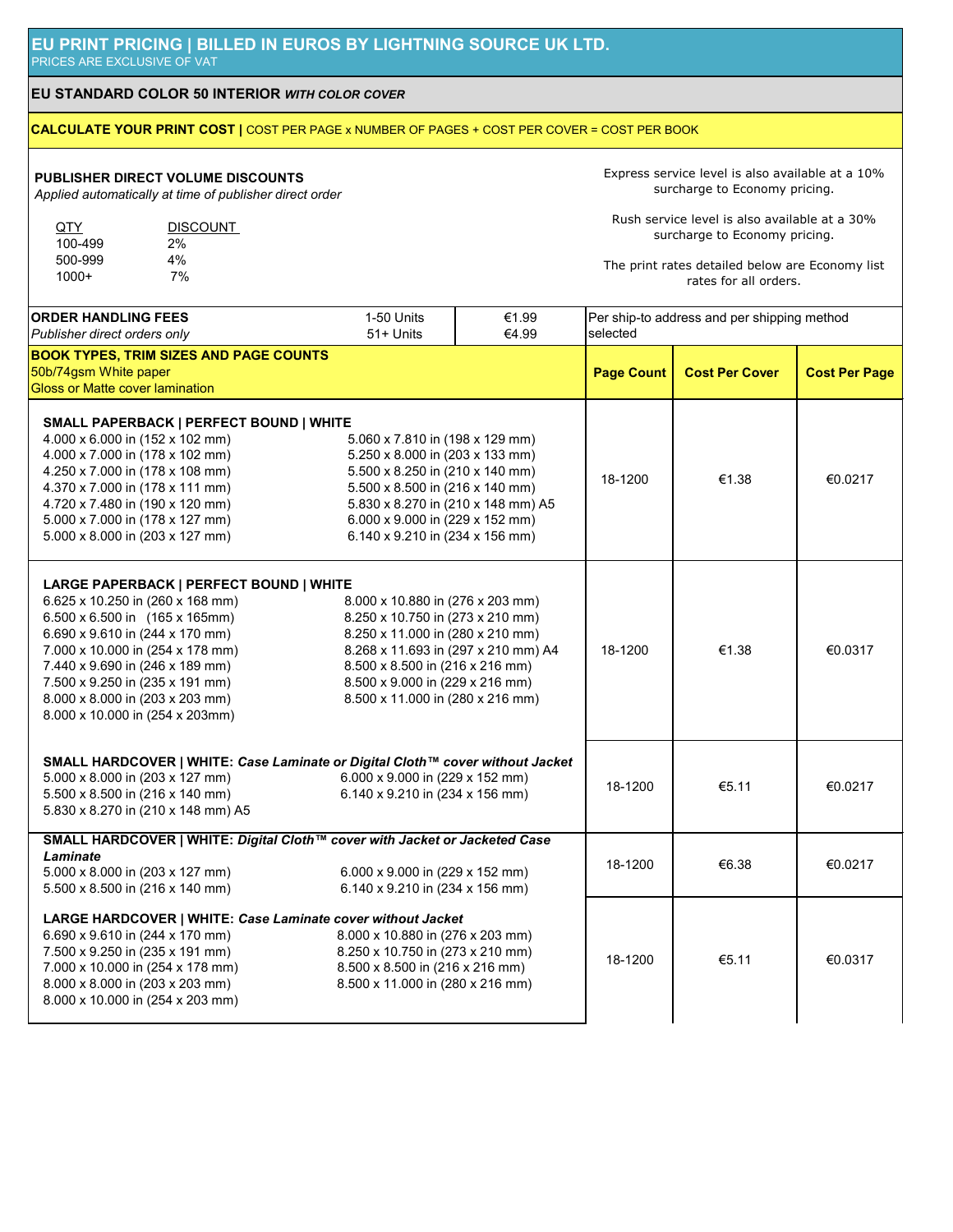### **EU PRINT PRICING | BILLED IN EUROS BY LIGHTNING SOURCE UK LTD.** PRICES ARE EXCLUSIVE OF VAT

#### **EU STANDARD COLOR 70 INTERIOR** *WITH COLOR COVER*

#### **CALCULATE YOUR PRINT COST |** COST PER PAGE x NUMBER OF PAGES + COST PER COVER = COST PER BOOK

#### **PUBLISHER DIRECT VOLUME DISCOUNTS**

QTY DISCOUNT<br>100-499 2%

 100-499 2% 500-999 4%

 $1000+$ 

*Applied automatically at time of publisher direct order*

Express service level is also available at a 10% surcharge to Economy pricing.

Rush service level is also available at a 30% surcharge to Economy pricing.

| <b>ORDER HANDLING FEES</b><br>Publisher direct orders only                                                                                                                                                                                                                                                                        | 1-50 Units<br>€1.99<br>€4.99<br>51+ Units                                                                                                                                                                                                                 |  | Per ship-to address and per shipping method<br>selected |                       |                      |
|-----------------------------------------------------------------------------------------------------------------------------------------------------------------------------------------------------------------------------------------------------------------------------------------------------------------------------------|-----------------------------------------------------------------------------------------------------------------------------------------------------------------------------------------------------------------------------------------------------------|--|---------------------------------------------------------|-----------------------|----------------------|
| <b>BOOK TYPES, TRIM SIZES AND PAGE COUNTS</b><br>70lb/104gsm White paper<br><b>Gloss or Matte cover lamination</b>                                                                                                                                                                                                                |                                                                                                                                                                                                                                                           |  | <b>Page Count</b>                                       | <b>Cost Per Cover</b> | <b>Cost Per Page</b> |
| SMALL PAPERBACK   PERFECT BOUND   WHITE<br>4.000 x 6.000 in (152 x 102 mm)<br>4.000 x 7.000 in (178 x 102 mm)<br>4.250 x 7.000 in (178 x 108 mm)<br>4.370 x 7.000 in (178 x 111 mm)<br>4.720 x 7.480 in (190 x 120 mm)<br>5.000 x 7.000 in (178 x 127 mm)<br>5.000 x 8.000 in (203 x 127 mm)                                      | 5.060 x 7.810 in (198 x 129 mm)<br>5.250 x 8.000 in (203 x 133 mm)<br>5.500 x 8.250 in (210 x 140 mm)<br>5.500 x 8.500 in (216 x 140 mm)<br>5.830 x 8.270 in (210 x 148 mm) A5<br>6.000 x 9.000 in (229 x 152 mm)<br>6.140 x 9.210 in (234 x 156 mm)      |  | 18-900                                                  | € 1.38                | € 0.0234             |
| LARGE PAPERBACK   PERFECT BOUND   WHITE<br>6.625 x 10.250 in (260 x 168 mm)<br>6.500 x 6.500 in (165 x 165 mm)<br>6.690 x 9.610 in (244 x 170 mm)<br>7.000 x 10.000 in (254 x 178 mm)<br>7.440 x 9.690 in (246 x 189 mm)<br>7.500 x 9.250 in (235 x 191 mm)<br>8.000 x 8.000 in (203 x 203 mm)<br>8.000 x 10.000 in (254 x 203mm) | 8.000 x 10.880 in (276 x 203 mm)<br>8.250 x 10.750 in (273 x 210 mm)<br>8.250 x 11.000 in (280 x 210 mm)<br>8.268 x 11.693 in (297 x 210 mm) A4<br>8.500 x 8.500 in (216 x 216 mm)<br>8.500 x 9.000 in (229 x 216 mm)<br>8.500 x 11.000 in (280 x 216 mm) |  | 18-900                                                  | € 1.38                | € 0.0346             |
| SMALL HARDCOVER   WHITE: Case Laminate or Digital Cloth™ cover without Jacket<br>5.000 x 8.000 in (203 x 127 mm)<br>5.500 x 8.500 in (216 x 140 mm)<br>5.830 x 8.270 in (210 x 148 mm) A5                                                                                                                                         | 6.000 x 9.000 in (229 x 152 mm)<br>6.140 x 9.210 in (234 x 156 mm)                                                                                                                                                                                        |  | 18-840                                                  | € 5.11                | € 0.0234             |
| SMALL HARDCOVER   WHITE: Digital Cloth™ cover with Jacket or Jacketed Case<br><b>Laminate</b><br>$5.000 \times 8.000$ in (203 x 127 mm)<br>5.500 x 8.500 in (216 x 140 mm)<br>6.000 x 9.000 in (229 x 152 mm)<br>$6.140 \times 9.210$ in (234 x 156 mm)                                                                           |                                                                                                                                                                                                                                                           |  | 18-840                                                  | € 6.38                | € 0.0234             |
| LARGE HARDCOVER   WHITE: Case Laminate cover without Jacket<br>6.690 x 9.610 in (244 x 170 mm)<br>7.500 x 9.250 in (235 x 191 mm)<br>7.000 x 10.000 in (254 x 178 mm)<br>8.000 x 8.000 in (203 x 203 mm)<br>8.000 x 10.000 in (254 x 203 mm)                                                                                      | 8.000 x 10.880 in (276 x 203 mm)<br>8.250 x 10.750 in (273 x 210 mm)<br>8.500 x 8.500 in (216 x 216 mm)<br>8.500 x 11.000 in (280 x 216 mm)                                                                                                               |  | 18-840                                                  | € 5.11                | € 0.0345             |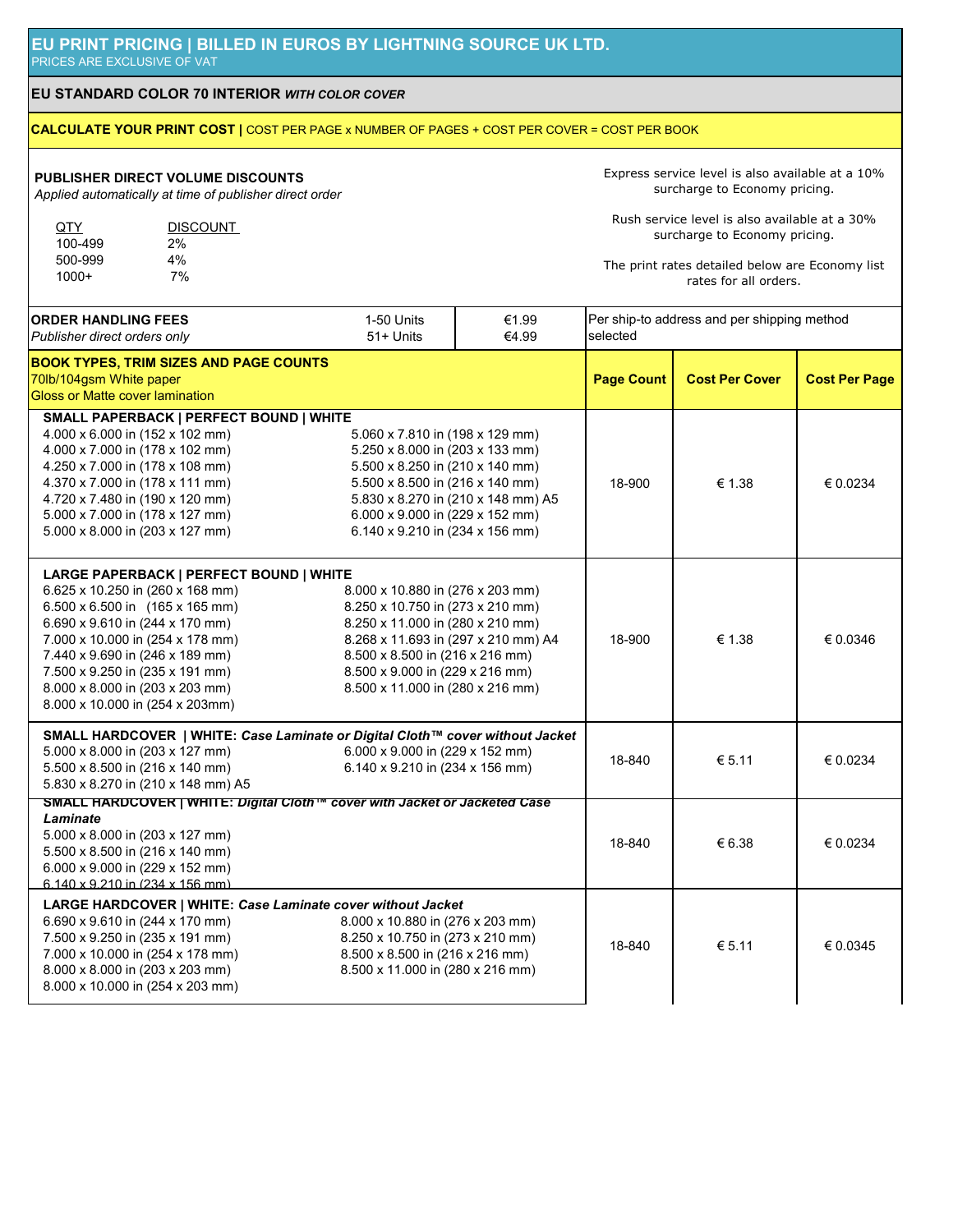#### **EU PRINT PRICING | BILLED IN EUROS BY LIGHTNING SOURCE UK LTD.** PRICES ARE EXCLUSIVE OF VAT

**EU PREMIUM COLOR INTERIOR** *WITH COLOR COVER*

#### **CALCULATE YOUR PRINT COST |** COST PER PAGE x NUMBER OF PAGES + COST PER COVER = COST PER BOOK

#### **PUBLISHER DIRECT VOLUME DISCOUNTS**

QTY<br>100-499 2%

100-499 2%

1000+ 7%

500-999

*Applied automatically at time of publisher direct order*

Express service level is also available at a 10% surcharge to Economy pricing.

Rush service level is also available at a 30% surcharge to Economy pricing.

| <b>ORDER HANDLING FEES</b><br>Publisher direct orders only                                                                                                                                                                                                  | 1-50 Units<br>51+ Units                                                                                                                                                                                            | €1.99<br>€4.99 | Per ship-to address and per shipping method<br>selected |                       |                      |
|-------------------------------------------------------------------------------------------------------------------------------------------------------------------------------------------------------------------------------------------------------------|--------------------------------------------------------------------------------------------------------------------------------------------------------------------------------------------------------------------|----------------|---------------------------------------------------------|-----------------------|----------------------|
| <b>BOOK TYPES, TRIM SIZES AND PAGE COUNTS</b><br>70lb/104gsm White paper<br><b>Gloss or Matte cover lamination</b>                                                                                                                                          |                                                                                                                                                                                                                    |                | <b>Page Count</b>                                       | <b>Cost Per Cover</b> | <b>Cost Per Page</b> |
| SMALL PAPERBACK   PERFECT BOUND   WHITE<br>4.000 x 6.000 in (152 x 102 mm)<br>4.250 x 7.000 in (178 x 108 mm)<br>4.000 x 7.000 in (178 x 102 mm)<br>5.000 x 8.000 in (203 x 127 mm)                                                                         | 5.500 x 8.250 in (210 x 140 mm)<br>5.500 x 8.500 in (216 x 140 mm)<br>6.000 x 9.000 in (229 x 152 mm)<br>6.140 x 9.210 in (234 x 156 mm)                                                                           |                | 18-900                                                  | €1.38                 | €0.0638              |
| LARGE PAPERBACK   PERFECT BOUND   WHITE<br>6.500 x 6.500 in (165 x 165 mm)<br>6.625 x 10.250 in (260 x 168 mm)<br>6.690 x 9.610 in (244 x 170 mm)<br>7.000 x 10.000 in (254 x 178 mm)<br>7.500 x 9.250 in (235 x 191 mm)<br>8.000 x 8.000 in (203 x 203 mm) | 8.000 x 10.000 in (254 x 203 mm)<br>8.000 x 10.880 in (276 x 203 mm)<br>8.250 x 10.750 in (273 x 210 mm)<br>8.500 x 8.500 in (216 x 216 mm)<br>8.500 x 9.000 in (229 x 216 mm)<br>8.500 x 11.000 in (280 x 216 mm) |                | 20-900                                                  | € 1.38                | € 0.0892             |
| LARGE PAPERBACK   PERFECT BOUND   WHITE   LANDSCAPE<br>11.000 x 8.5000 in (216 x 280 mm)                                                                                                                                                                    |                                                                                                                                                                                                                    | 18-400         | €2.08                                                   | €0.1085               |                      |
| SMALL HARDCOVER   WHITE: Case Laminate or Digital Cloth™ cover without Jacket<br>5.000 x 8.000 in (203 x 127 mm)<br>5.500 x 8.500 in (216 x 140 mm)                                                                                                         | 6.000 x 9.000 in (229 x 152 mm)<br>6.140 x 9.210 in (234 x 156 mm)                                                                                                                                                 |                | 18-840                                                  | €5.10                 | €0.0638              |
| SMALL HARDCOVER   WHITE: Digital Cloth™ cover with Jacket or Jacketed Case<br>Laminate<br>$5.000 \times 8.000$ in (203 x 127 mm)<br>5.500 x 8.500 in (216 x 140 mm)                                                                                         | 6.000 x 9.000 in (229 x 152 mm)<br>6.140 x 9.210 in (234 x 156 mm)                                                                                                                                                 |                | 18-840                                                  | €6.38                 | €0.0638              |
| LARGE HARDCOVER   WHITE: Case Laminate cover without Jacket<br>6.690 x 9.610 in (244 x 170 mm)<br>7.000 x 10.000 in (254 x 178 mm)<br>7.500 x 9.250 in (235 x 191 mm)<br>8.000 x 8.000 in (203 x 203 mm)<br>8.000 x 10.000 in (254 x 203 mm)                | 8.000 x 10.880 in (276 x 203 mm)<br>8.250 x 10.750 in (273 x 210 mm)<br>8.500 x 8.500 in (216 x 216 mm)<br>8.500 x 11.000 in (280 x 216 mm)                                                                        |                | 18-840                                                  | €5.10                 | €0.0892              |
| LARGE HARDCOVER   WHITE   LANDSCAPE: Case Laminate cover without Jacket<br>11.000 x 8.5000 in (216 x 280 mm)                                                                                                                                                |                                                                                                                                                                                                                    |                | 18-400                                                  | €5.10                 | €0.1085              |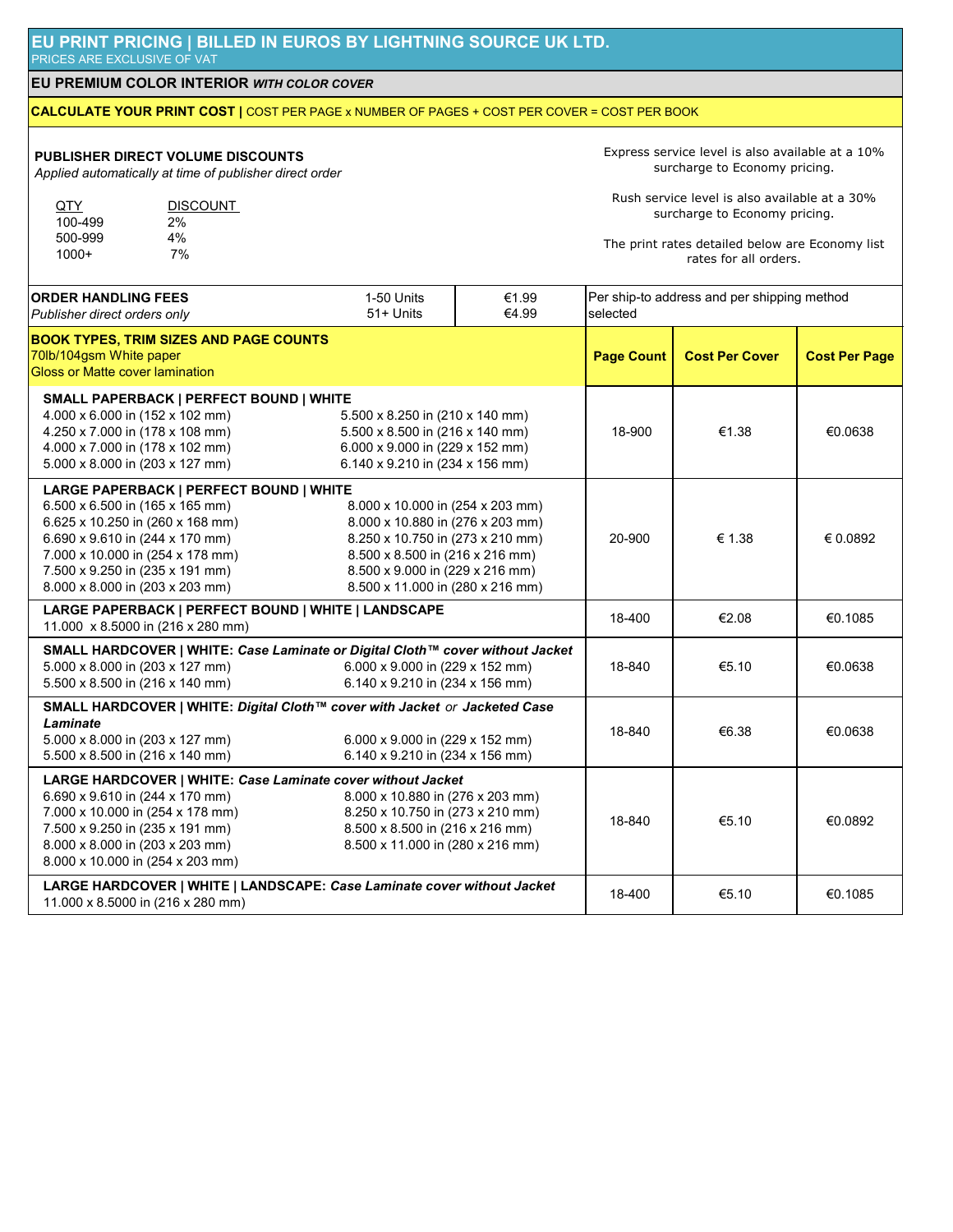| AU PRINT PRICING   BILLED IN AUSTRALIAN DOLLARS BY LIGHTNING SOURCE AUSTRALIA<br>PRICES ARE EXCLUSIVE OF GST                                                                                                                                                                                                                                                                                                                                                                                                                                                                                   |                                                                                                                                                                                                                                                     |                   |                                                                                   |                      |  |  |
|------------------------------------------------------------------------------------------------------------------------------------------------------------------------------------------------------------------------------------------------------------------------------------------------------------------------------------------------------------------------------------------------------------------------------------------------------------------------------------------------------------------------------------------------------------------------------------------------|-----------------------------------------------------------------------------------------------------------------------------------------------------------------------------------------------------------------------------------------------------|-------------------|-----------------------------------------------------------------------------------|----------------------|--|--|
| AU BLACK & WHITE INTERIOR WITH COLOR COVER                                                                                                                                                                                                                                                                                                                                                                                                                                                                                                                                                     |                                                                                                                                                                                                                                                     |                   |                                                                                   |                      |  |  |
| <b>CALCULATE YOUR PRINT COST   COST PER PAGE x NUMBER OF PAGES + COST PER UNIT = COST PER BOOK</b>                                                                                                                                                                                                                                                                                                                                                                                                                                                                                             |                                                                                                                                                                                                                                                     |                   |                                                                                   |                      |  |  |
| <b>PUBLISHER DIRECT VOLUME DISCOUNTS</b><br>Applied automatically at time of publisher direct order                                                                                                                                                                                                                                                                                                                                                                                                                                                                                            |                                                                                                                                                                                                                                                     |                   | Express service level is also available at a 10%<br>surcharge to Economy pricing. |                      |  |  |
| <b>DISCOUNT</b><br>QTY<br>100-499<br>2%                                                                                                                                                                                                                                                                                                                                                                                                                                                                                                                                                        |                                                                                                                                                                                                                                                     |                   | Rush service level is also available at a 30%<br>surcharge to Economy pricing.    |                      |  |  |
| 4%<br>500-999<br>$1000+$<br>7%                                                                                                                                                                                                                                                                                                                                                                                                                                                                                                                                                                 |                                                                                                                                                                                                                                                     |                   | The print rates detailed below are Economy list<br>rates for all orders.          |                      |  |  |
| <b>ORDER HANDLING FEE</b><br>Publisher direct orders only                                                                                                                                                                                                                                                                                                                                                                                                                                                                                                                                      | \$2.20                                                                                                                                                                                                                                              | selected          | Per ship-to address and per shipping method                                       |                      |  |  |
| <b>BOOK TYPES, TRIM SIZES AND PAGE COUNTS</b><br>50lb/74gsm White paper and 50lb/74gsm Crème paper. Paper availability varies by trim size<br><b>Gloss or Matte cover lamination</b>                                                                                                                                                                                                                                                                                                                                                                                                           |                                                                                                                                                                                                                                                     | <b>Page Count</b> | <b>Cost Per Unit</b>                                                              | <b>Cost Per Page</b> |  |  |
| SMALL PAPERBACK   PERFECT BOUND   CRÈME<br>4.000 x 6.000 in (152 x 102 mm)<br>5.250 x 8.000 in (203 x 133 mm)<br>4.000 x 7.000 in (178 x 102 mm)<br>5.500 x 8.250 in (210 x 140 mm)<br>5.500 x 8.500 in (216 x 140 mm)<br>4.250 x 7.000 in (178 x 108 mm)<br>5.830 x 8.270 in (210 x 148mm) A5<br>4.720 x 7.480 in (190 x 120 mm)<br>5.000 x 7.000 in (178 x 127 mm)<br>6.140 x 9.210 in (234 x 156 mm)<br>5.000 x 8.000 in (203 x 127 mm)<br>6.000 x 9.000 in (229 x 152 mm)<br>5.060 x 7.810 in (198 x 129 mm)                                                                               |                                                                                                                                                                                                                                                     | 18-1050           | \$2.24                                                                            | \$0.0222             |  |  |
| SMALL PAPERBACK   PERFECT BOUND   WHITE<br>4.000 x 6.000 in (152 x 102 mm)<br>4.000 x 7.000 in (178 x 102 mm)<br>4.250 x 7.000 in (178 x 108 mm)<br>4.370 x 7.000 in (178 x 111 mm)<br>4.720 x 7.480 in (190 x 120 mm)<br>5.000 x 7.000 in (178 x 127 mm)<br>5.000 x 8.000 in (203 x 127 mm)                                                                                                                                                                                                                                                                                                   | 5.060 x 7.810 in (198 x 129 mm)<br>5.250 x 8.000 in (203 x 133 mm)<br>5.500 x 8.250 in (210 x 140 mm)<br>5.500 x 8.500 in (216 x 140 mm)<br>5.830 x 8.270 in (210 x 148mm) A5<br>6.000 x 9.000 in (229 x 152 mm)<br>6.140 x 9.210 in (234 x 156 mm) |                   | \$2.24                                                                            | \$0.0222             |  |  |
| LARGE PAPERBACK   PERFECT BOUND   WHITE<br>6.625 x 10.250 in (260 x 168 mm)<br>8.000 x 10.880 in (276 x 203 mm)<br>6.500 x 6.500 in (165 x 165 mm)<br>8.250 x 10.750 in (273 x 210 mm)<br>6.690 x 9.610 in (244 x 170 mm<br>8.250 x 11.000 in (280 x 210 mm)<br>7.000 x 10.000 in (254 x 178 mm)<br>8.268 x 11.693 in (297 x 210 mm) A4<br>8.500 x 11.000 in (280 x 216 mm)<br>7.440 x 9.690 in (246 x 189 mm)<br>7.500 x 9.250 in (235 x 191 mm)<br>8.500 x 8.500 in (216 x 216 mm)<br>8.000 x 8.000 in (203 x 203 mm)<br>8.500 x 9.000 in (229 x 216 mm)<br>8.000 x 10.000 in (254 x 203 mm) |                                                                                                                                                                                                                                                     | 18-1200           | \$2.24                                                                            | \$0.0315             |  |  |
| SMALL HARDCOVER   CRÈME: Case Laminate or Digital Cloth™ cover without Jacket<br>6.000 x 9.000 in (229 x 152 mm)<br>5.000 x 8.000 in (203 x 127 mm)*<br>6.140 x 9.210 in (234 x 156 mm)<br>5.500 x 8.500 in (216 x 140 mm)<br>5.830 x 8.270 in (210 x 148 mm) A5<br>*trim size only available in case laminate                                                                                                                                                                                                                                                                                 |                                                                                                                                                                                                                                                     | 18-1050           | \$8.91                                                                            | \$0.0222             |  |  |
| SMALL HARDCOVER   WHITE: Case Laminate or Digital Cloth™ cover without Jacket<br>5.000 x 8.000 in (203 x 127 mm)<br>6.000 x 9.000 in (229 x 152 mm)<br>5.500 x 8.500 in (216 x 140 mm)<br>6.140 x 9.210 in (234 x 156 mm)<br>5.830 x 8.270 in (210 x 148 mm) A5                                                                                                                                                                                                                                                                                                                                |                                                                                                                                                                                                                                                     | 18-1200           | \$8.91                                                                            | \$0.0222             |  |  |
| 5.500 x 8.500 in (216 x 140 mm)<br>6.000 x 9.000 in (229 x 152 mm)                                                                                                                                                                                                                                                                                                                                                                                                                                                                                                                             | SMALL HARDCOVER   CRÈME: Digital Cloth™ cover with Jacket or Jacketed Case Laminate<br>6.140 x 9.210 in (234 x 156 mm)                                                                                                                              |                   | \$11.12                                                                           | \$0.0222             |  |  |
| SMALL HARDCOVER   WHITE: Digital Cloth™ cover with Jacket or Jacketed Case Laminate<br>5.000 x 8.000 in (203 x 127 mm)<br>6.000 x 9.000 in (229 x 152 mm)<br>6.140 x 9.210 in (234 x 156 mm)<br>5.500 x 8.500 in (216 x 140 mm)                                                                                                                                                                                                                                                                                                                                                                |                                                                                                                                                                                                                                                     | 18-1200           | \$11.12                                                                           | \$0.0222             |  |  |
| LARGE HARDCOVER   WHITE : Case Laminate cover without Jacket<br>6.690 x 9.610 in (244 x 170 mm)<br>8.000 x 10.000 in (254 x 203mm)<br>7.000 x 10.000 in (254 x 178 mm)<br>8.000 x 10.880 in (276 x 203 mm)<br>7.500 x 9.250 in (235 x 191 mm)<br>8.250 x 10.750 in (273 x 210 mm)<br>8.000 x 8.000 in (203 x 203 mm)<br>8.500 x 11.000 in (280 x 216 mm)<br>8.500 x 8.500 in (216 x 216 mm)                                                                                                                                                                                                    |                                                                                                                                                                                                                                                     | 18-1200           | \$8.91                                                                            | \$0.0315             |  |  |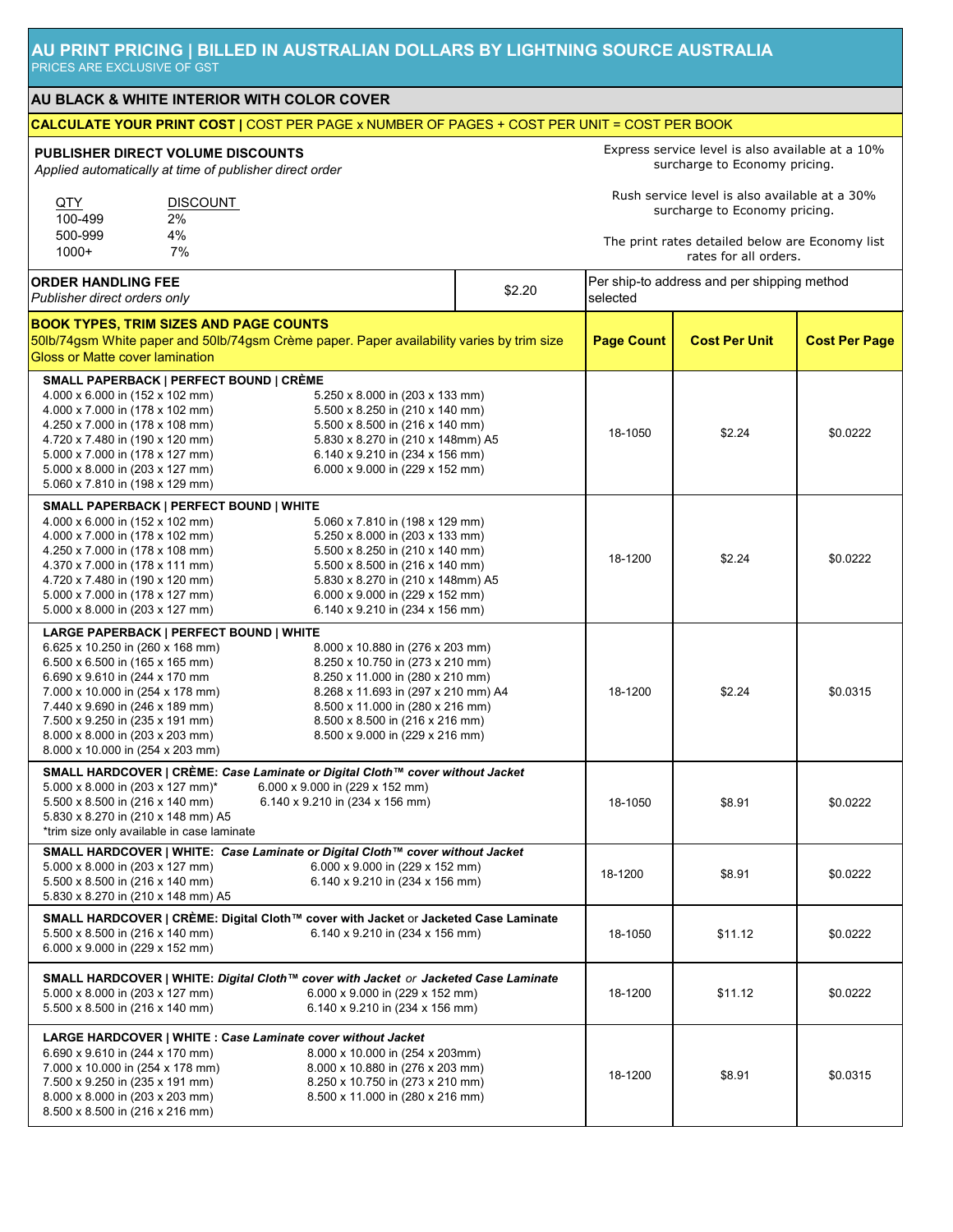#### **AU PRINT PRICING | BILLED IN AUSTRALIAN DOLLARS BY LIGHTNING SOURCE AUSTRALIA** PRICES ARE EXCLUSIVE OF GST

#### **AU STANDARD COLOR 50 INTERIOR** *WITH COLOR COVER*

#### **CALCULATE YOUR PRINT COST |** COST PER PAGE x NUMBER OF PAGES + COST PER UNIT = COST PER BOOK

#### **PUBLISHER DIRECT VOLUME DISCOUNTS**

<u>QTY</u><br>100-499 2%

 100-499 2% 500-999 4%

 $1000+$ 

*Applied automatically at time of publisher direct order*

Express service level is also available at a 10% surcharge to Economy pricing.

Rush service level is also available at a 30% surcharge to Economy pricing.

| <b>ORDER HANDLING FEE</b><br>Publisher direct orders only                                                                                                                                                                                                                                                                        | \$2.20                                                                                                                                                                                                                                                    |  | Per ship-to address and per shipping method<br>selected |                      |                      |
|----------------------------------------------------------------------------------------------------------------------------------------------------------------------------------------------------------------------------------------------------------------------------------------------------------------------------------|-----------------------------------------------------------------------------------------------------------------------------------------------------------------------------------------------------------------------------------------------------------|--|---------------------------------------------------------|----------------------|----------------------|
| <b>BOOK TYPES, TRIM SIZES AND PAGE COUNTS</b><br>50b/74gsm White paper<br><b>Gloss or Matte cover lamination</b>                                                                                                                                                                                                                 |                                                                                                                                                                                                                                                           |  | <b>Page Count</b>                                       | <b>Cost Per Unit</b> | <b>Cost Per Page</b> |
| SMALL PAPERBACK   PERFECT BOUND   WHITE<br>4.000 x 6.000 in (152 x 102 mm)<br>4.000 x 7.000 in (178 x 102 mm)<br>4.250 x 7.000 in (178 x 108 mm)<br>4.370 x 7.000 in (178 x 111 mm)<br>4.720 x 7.480 in (190 x 120 mm)<br>5.000 x 7.000 in (178 x 127 mm)<br>5.000 x 8.000 in (203 x 127 mm)                                     | 5.060 x 7.810 in (198 x 129 mm)<br>5.250 x 8.000 in (203 x 133 mm)<br>5.500 x 8.250 in (210 x 140 mm)<br>5.500 x 8.500 in (216 x 140 mm)<br>5.830 x 8.270 in (210 x 148 mm) A5<br>6.000 x 9.000 in (229 x 152 mm)<br>6.140 x 9.210 in (234 x 156 mm)      |  | 18-1200                                                 | \$2.24               | \$0.0350             |
| LARGE PAPERBACK   PERFECT BOUND   WHITE<br>6.625 x 10.250 in (260 x 168 mm)<br>6.500 x 6.500 in (165 x 165mm)<br>6.690 x 9.610 in (244 x 170 mm)<br>7.000 x 10.000 in (254 x 178 mm)<br>7.440 x 9.690 in (246 x 189 mm)<br>7.500 x 9.250 in (235 x 191 mm)<br>8.000 x 8.000 in (203 x 203 mm)<br>8.000 x 10.000 in (254 x 203mm) | 8.000 x 10.880 in (276 x 203 mm)<br>8.250 x 10.750 in (273 x 210 mm)<br>8.250 x 11.000 in (280 x 210 mm)<br>8.268 x 11.693 in (297 x 210 mm) A4<br>8.500 x 8.500 in (216 x 216 mm)<br>8.500 x 9.000 in (229 x 216 mm)<br>8.500 x 11.000 in (280 x 216 mm) |  | 18-1200                                                 | \$2.24               | \$0.0511             |
| SMALL HARDCOVER   WHITE: Case Laminate or Digital Cloth™ cover without Jacket<br>5.000 x 8.000 in (203 x 127 mm)<br>5.500 x 8.500 in (216 x 140 mm)<br>5.830 x 8.270 in (210 x 148 mm) A5                                                                                                                                        | 6.000 x 9.000 in (229 x 152 mm)<br>6.140 x 9.210 in (234 x 156 mm)                                                                                                                                                                                        |  | 18-1200                                                 | \$8.91               | \$0.0350             |
| SMALL HARDCOVER   WHITE: Digital Cloth™ cover with Jacket or Jacketed Case<br>Laminate<br>5.000 x 8.000 in (203 x 127 mm)<br>5.500 x 8.500 in (216 x 140 mm)                                                                                                                                                                     | 6.000 x 9.000 in (229 x 152 mm)<br>6.140 x 9.210 in (234 x 156 mm)                                                                                                                                                                                        |  | 18-1200                                                 | \$11.12              | \$0.0350             |
| LARGE HARDCOVER   WHITE: Case Laminate cover without Jacket<br>6.690 x 9.610 in (244 x 170 mm)<br>7.500 x 9.250 in (235 x 191 mm)<br>7.000 x 10.000 in (254 x 178 mm)<br>8.000 x 8.000 in (203 x 203 mm)<br>8.000 x 10.000 in (254 x 203 mm)                                                                                     | 8.000 x 10.880 in (276 x 203 mm)<br>8.250 x 10.750 in (273 x 210 mm)<br>8.500 x 8.500 in (216 x 216 mm)<br>8.500 x 11.000 in (280 x 216 mm)                                                                                                               |  | 18-1200                                                 | \$8.91               | \$0.0511             |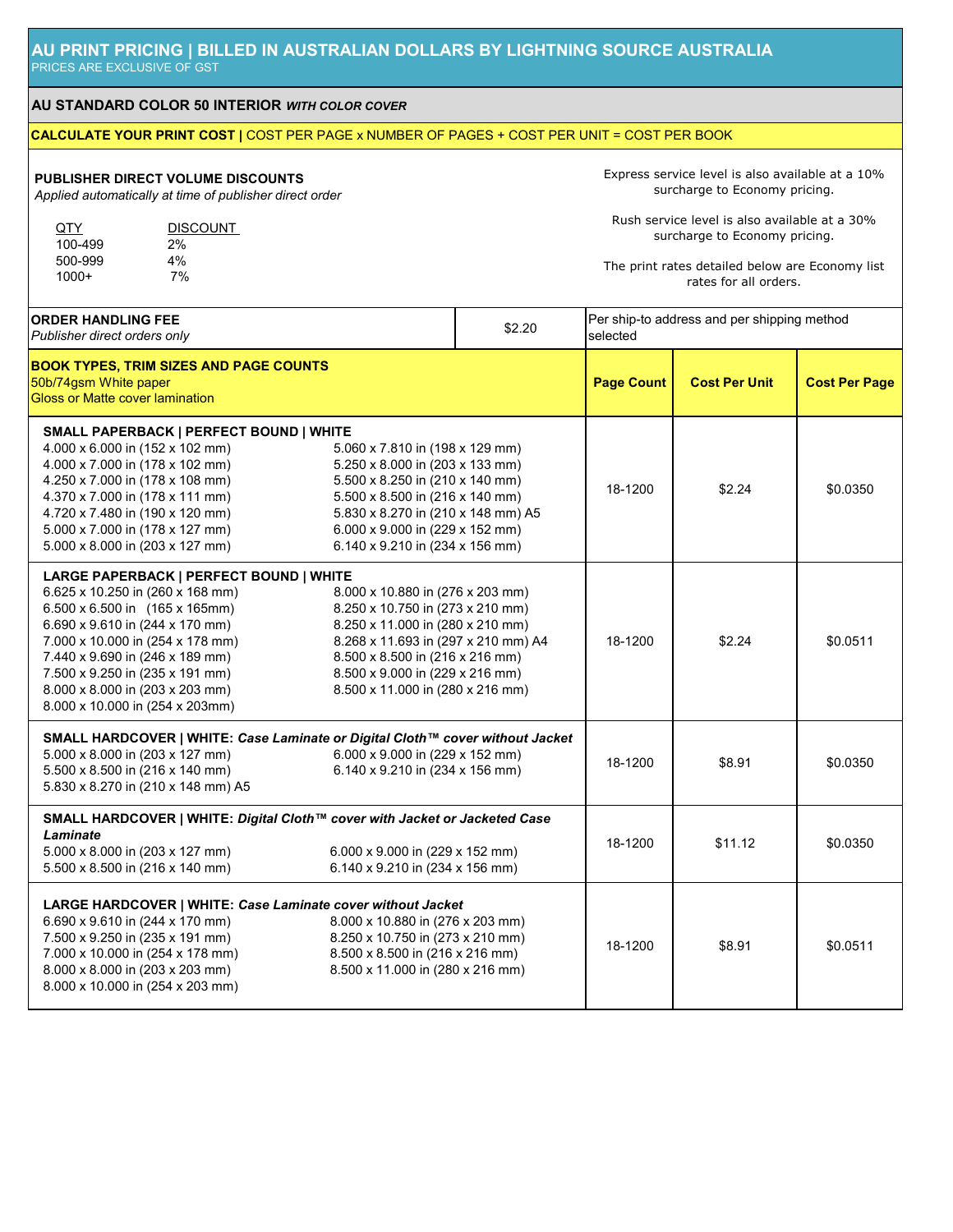#### **AU PRINT PRICING | BILLED IN AUSTRALIAN DOLLARS BY LIGHTNING SOURCE AUSTRALIA** PRICES ARE EXCLUSIVE OF GST

#### **AU STANDARD COLOR 70 INTERIOR** *WITH COLOR COVER*

#### **CALCULATE YOUR PRINT COST |** COST PER PAGE x NUMBER OF PAGES + COST PER UNIT = COST PER BOOK

#### **PUBLISHER DIRECT VOLUME DISCOUNTS**

QTY DISCOUNT<br>100-499 2%

 100-499 2% 500-999 4%

 $1000+$ 

*Applied automatically at time of publisher direct order*

Express service level is also available at a 10% surcharge to Economy pricing.

Rush service level is also available at a 30% surcharge to Economy pricing.

| <b>ORDER HANDLING FEES</b><br>Publisher direct orders only                                                                                                                                                                                                                                                                                      |                                                                                                                                                                                                                                                           | \$2.20 | selected          | Per ship-to address and per shipping method |                      |
|-------------------------------------------------------------------------------------------------------------------------------------------------------------------------------------------------------------------------------------------------------------------------------------------------------------------------------------------------|-----------------------------------------------------------------------------------------------------------------------------------------------------------------------------------------------------------------------------------------------------------|--------|-------------------|---------------------------------------------|----------------------|
| <b>BOOK TYPES, TRIM SIZES AND PAGE COUNTS</b><br>70lb/104gsm White paper<br><b>Gloss or Matte cover lamination</b>                                                                                                                                                                                                                              |                                                                                                                                                                                                                                                           |        | <b>Page Count</b> | <b>Cost Per Unit</b>                        | <b>Cost Per Page</b> |
| SMALL PAPERBACK   PERFECT BOUND   WHITE<br>4.000 x 6.000 in (152 x 102 mm)<br>4.000 x 7.000 in (178 x 102 mm)<br>4.250 x 7.000 in (178 x 108 mm)<br>4.370 x 7.000 in (178 x 111 mm)<br>4.720 x 7.480 in (190 x 120 mm)<br>5.000 x 7.000 in (178 x 127 mm)<br>5.000 x 8.000 in (203 x 127 mm)                                                    | 5.060 x 7.810 in (198 x 129 mm)<br>5.250 x 8.000 in (203 x 133 mm)<br>5.500 x 8.250 in (210 x 140 mm)<br>5.500 x 8.500 in (216 x 140 mm)<br>5.830 x 8.270 in (210 x 148 mm) A5<br>6.000 x 9.000 in (229 x 152 mm)<br>6.140 x 9.210 in (234 x 156 mm)      |        | 18-900            | \$2.24                                      | \$0.0378             |
| LARGE PAPERBACK   PERFECT BOUND   WHITE<br>6.625 x 10.250 in (260 x 168 mm)<br>$6.500 \times 6.500$ in $(165 \times 165$ mm)<br>6.690 x 9.610 in (244 x 170 mm)<br>7.000 x 10.000 in (254 x 178 mm)<br>7.440 x 9.690 in (246 x 189 mm)<br>7.500 x 9.250 in (235 x 191 mm)<br>8.000 x 8.000 in (203 x 203 mm)<br>8.000 x 10.000 in (254 x 203mm) | 8.000 x 10.880 in (276 x 203 mm)<br>8.250 x 10.750 in (273 x 210 mm)<br>8.250 x 11.000 in (280 x 210 mm)<br>8.268 x 11.693 in (297 x 210 mm) A4<br>8.500 x 8.500 in (216 x 216 mm)<br>8.500 x 9.000 in (229 x 216 mm)<br>8.500 x 11.000 in (280 x 216 mm) |        | 18-901            | \$2.24                                      | \$0.0557             |
| SMALL HARDCOVER   WHITE: Case Laminate or Digital Cloth™ cover without Jacket<br>5.000 x 8.000 in (203 x 127 mm)<br>5.500 x 8.500 in (216 x 140 mm)<br>5.830 x 8.270 in (210 x 148 mm) A5                                                                                                                                                       | 6.000 x 9.000 in (229 x 152 mm)<br>6.140 x 9.210 in (234 x 156 mm)                                                                                                                                                                                        |        | 18-840            | \$8.91                                      | \$0.0378             |
| SMALL HARDCOVER   WHITE: Digital Cloth™ cover with Jacket or Jacketed Case<br><b>Laminate</b><br>5.000 x 8.000 in (203 x 127 mm)<br>5.500 x 8.500 in (216 x 140 mm)                                                                                                                                                                             | 6.000 x 9.000 in (229 x 152 mm)<br>6.140 x 9.210 in (234 x 156 mm)                                                                                                                                                                                        |        | 18-840            | \$11.12                                     | \$0.0378             |
| LARGE HARDCOVER   WHITE: Case Laminate cover without Jacket<br>6.690 x 9.610 in (244 x 170 mm)<br>7.500 x 9.250 in (235 x 191 mm)<br>7.000 x 10.000 in (254 x 178 mm)<br>8.000 x 8.000 in (203 x 203 mm)<br>8.000 x 10.000 in (254 x 203 mm)                                                                                                    | 8.000 x 10.880 in (276 x 203 mm)<br>8.250 x 10.750 in (273 x 210 mm)<br>8.500 x 8.500 in (216 x 216 mm)<br>8.500 x 11.000 in (280 x 216 mm)                                                                                                               |        | 18-840            | \$8.90                                      | \$0.0557             |